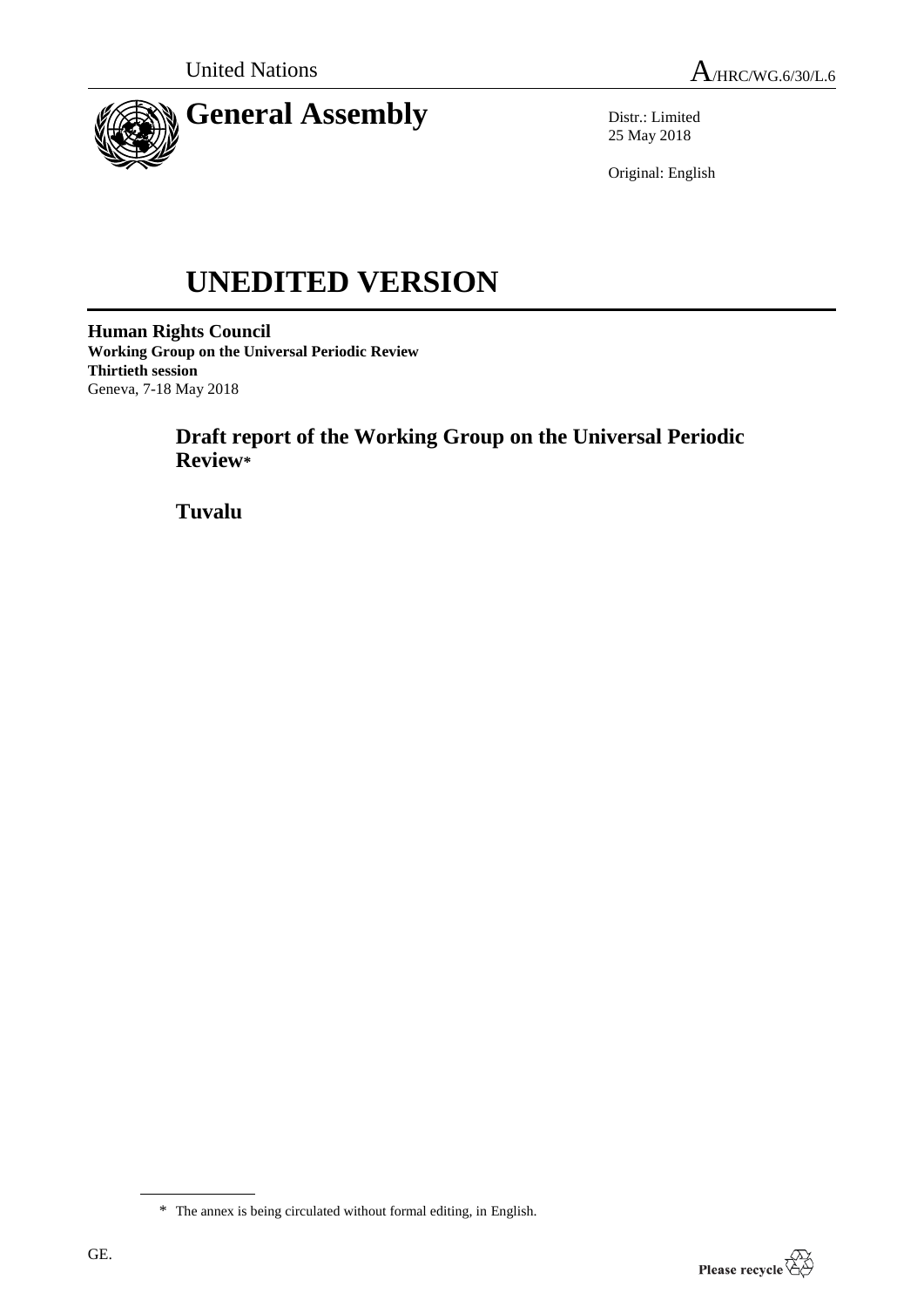# **Introduction**

1. The Working Group on the Universal Periodic Review, established in accordance with Human Rights Council resolution 5/1, held its thirtieth session from 7 to 18 May 2018. The review of Tuvalu was held at the  $6<sup>th</sup>$  meeting, on 9 May 2018. The delegation of Tuvalu was headed by Prime Minister of the Government of Tuvalu, The Right Honourable Enele Sosene Sopoaga. At its  $10<sup>th</sup>$  meeting, held on  $11<sup>th</sup>$  May 2018, the Working Group adopted the report on Tuvalu.

2. On 10 January 2018, the Human Rights Council selected the following group of rapporteurs (troika) to facilitate the review of Tuvalu: Mexico, Mongolia and Senegal.

3. In accordance with paragraph 15 of the annex to Human Rights Council resolution 5/1 and paragraph 5 of the annex to Council resolution 16/21, the following documents were issued for the review of Tuvalu:

(a) A national report submitted/written presentation made in accordance with paragraph 15 (a) (A/HRC/WG.6/30/TUV/1);

A compilation prepared by the Office of the United Nations High Commissioner for Human Rights (OHCHR) in accordance with paragraph 15 (b) (A/HRC/WG.6/30/TUV/2);

(c) A summary prepared by OHCHR in accordance with paragraph 15 (c) (A/HRC/WG.6/30/TUV/3);

4. A list of questions prepared in advance by Brazil, Germany, Liechtenstein, Portugal, Spain, Slovenia and United Kingdom of Great Britain and Northern Ireland was transmitted to Tuvalu through the troika. These questions are available on the website of the universal periodic review.

## **I. Summary of the proceedings of the review process**

#### **A. Presentation by the State under review**

5. The Right Honourable Enele Sosene Sopoaga, Prime Minister of the Government of Tuvalu presented the national report. He emphasized that the preparation of national report followed a broad-based consultative approach that was inclusive and constructive and that the national report highlights the achievements, challenges and constraints and lays out the way forward as Tuvalu's strategy for the promotion and protection of human rights.

6. The fundamental human rights of Tuvaluans as a people, and of Tuvalu as a sovereign State, is grossly challenged by Tuvalu's unique vulnerabilities to external forces that are simply beyond our capability to cope.

7. Since the first and last UPR reports, there has been the unfolding adverse impacts of the 2008 global economic crisis even to far-flung nations as my own, resulting in the severe loss of employment of our trained seafarers on merchant ships worldwide, loss in our foreign investment in our Tuvalu Trust Fund, and loss of revenue from remittances. There has also been severe tropical cyclones hitting the islands, increased erosion, salinity in fresh-water, long droughts, and many other environmental degradation in what we strongly believe are the effects of climate change and sea-level rise.

8. As an LDC and SIDS, Tuvalu was largely left to fend for itself and to ensure the provision of services vital to the promotion and protection of the human rights of its people. Even without referring to the rule of law, it is simply humanitarian for Tuvalu to allocate its own resources to pay for itself out of the woods.

9. Unless the Human Rights Council and UN Members fully recognize these unique vulnerabilities of Tuvalu and of SIDS, and these are properly translated into urgent concrete actions to respond to the problem of climate change, and actions to provide special SIDS windows of partnerships, our fundamental rights to sustainable development and to survive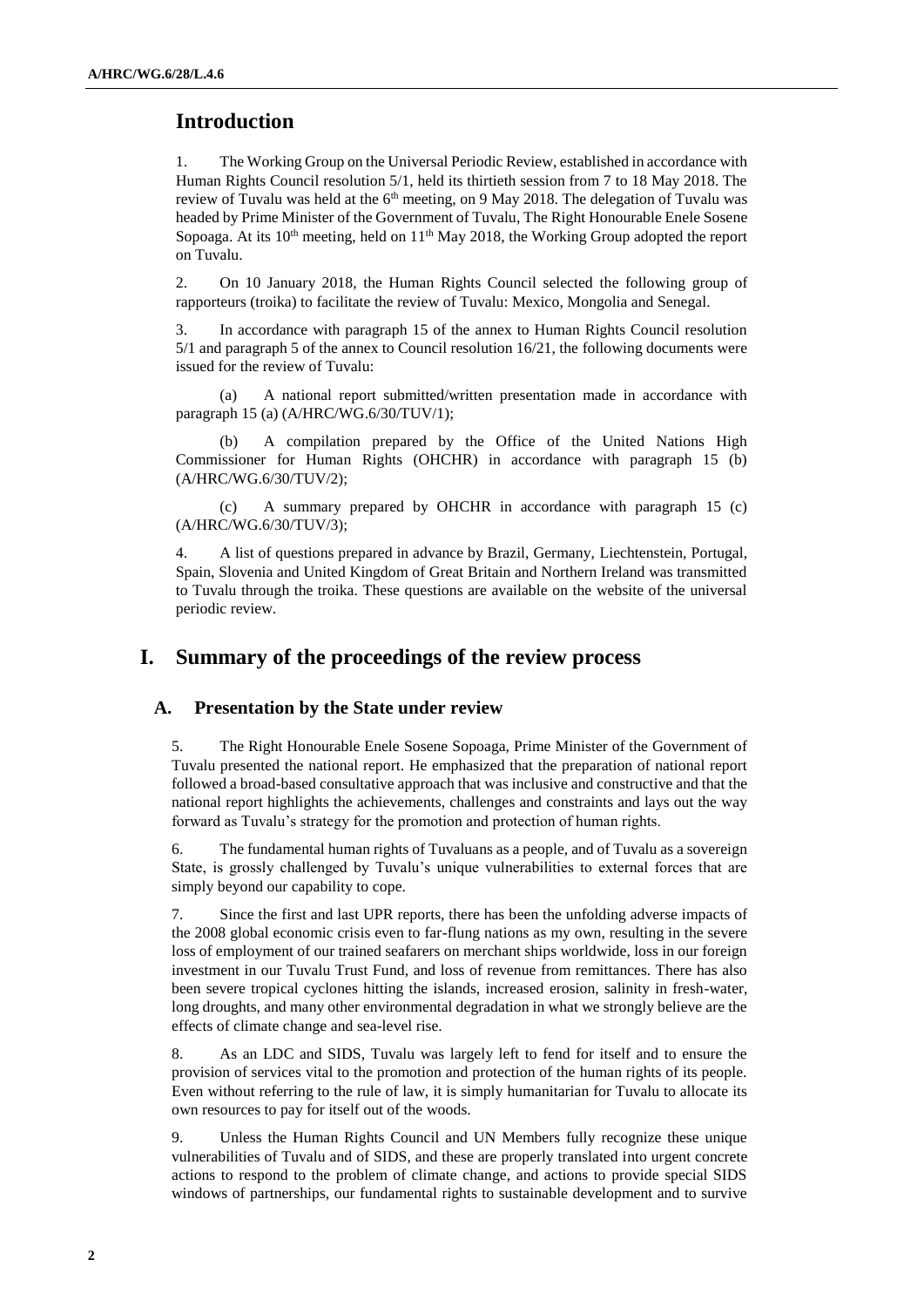as a people, espoused by this very UN body, will be severely compromised. This noble body must also walk the talk to help LDC and SIDS like Tuvalu address these issues.

10. In regards to the Constitution, Tuvalu's Constitution, which allows for the full recognition of human rights, continues to be recognized as the Supreme and Basic Law of the Land. It is the basic law of Tuvalu, from which the protection and promotion of the human rights and freedoms are derived and based. Additionally, all laws, and all acts done under a law, must be reasonably justifiable and democratic. In addition, the Courts may have regard to: (a) traditional standards, values and practices, as well as previous laws and judicial decisions, of Tuvalu; and (b) law, practices and judicial decisions of other countries that the court reasonably regards as democratic; and (c) international conventions, declarations, recommendations and judicial decisions concerning human rights.

11. Within its meagre resources, Tuvalu will continue to work towards the full realisation of human rights for the people of Tuvalu especially in national implementation efforts in all sectors of development and community.

12. A Constitutional review is currently underway and significant to the proposed Constitutional changes, is the inclusion of gender and disability as a non-discrimination ground. The Government of Tuvalu believes that adding gender and disability to the revised Constitution is consistent with Tuvalu's-obligations under international human rights conventions (CEDAW, CRC, CRPD, etc…).

13. Also to be considered in the Review are issues of models and structure of governance, the traditional and cultural rights of island communities, the response to climate change, and social impact of cybercrime. The Review, which is ongoing through nation-wide consultations, is to be finalized in 2019.

14. In regards to SDGs, Tuvalu is committed to achieving the targets of the UN Development Agenda 2030 on Sustainable Development. In its National Strategy for Sustainable Development (NSSD), Te Kakeega III 2015-2020, formulated in 2015 – and titled 'Protect and Save Tuvalu', and with the vision for a more protected, secure and prosperous Tuvalu, healthier people more engaged in national, regional and international forums, the Government has identified and the people have also supported 12 areas of priority critical concerns including targets on climate change, governance, outer islands development, social development, infrastructure development and oceans.

15. Services to all people of Tuvalu are well provided and assured so that education and health are provided for by the government, including a very costly Tuvalu Medical Treatment Scheme for referrals, and access to electricity is almost 100% for every single Tuvaluan leaving in the country. Tuvalu's per capita income has increased and improved to a great extend over the past couple of years. There is still the urgent need to improve infrastructures for connectivity and better nation building in Tuvalu.

16. Climate change is the most serious existential threat to the security and survival of Tuvaluans as a people and Tuvalu as a sovereign State. There is urgency for concrete actions to reduce Green House Gas emissions and to provide adequate funding for mitigation and adaptation actions for Small Ireland Developing States like Tuvalu.

17. As noted in the SAMOA Pathway for SIDS, the SDGs, and recently in the 2018 Commonwealth Heads of Government Leaders' Statement, Climate Change is the single most serious threat to the livelihood of SIDS. The Commonwealth Heads of Government has called for a new paradigm shift of response ad actions by the international community to achieve concrete adaptation actions and particularly the one-point-five target through which we can save SIDS, and we can save the world.

18. The increasing frequency of effects of climate change has been well documented worldwide and these are causing a major concern for Tuvalu. They threaten the full and effective enjoyment of a range of human rights by Tuvaluans and affect their right to life, water and sanitation, food, health, housing, self-determination, culture and development. Additionally, climate change poses a serious threat to the very existence of Tuvaluan's, fundamental rights and freedoms. If livelihoods are lost, dignity is denied. Climate change has the potential to threaten the territory and sovereignty of Tuvalu.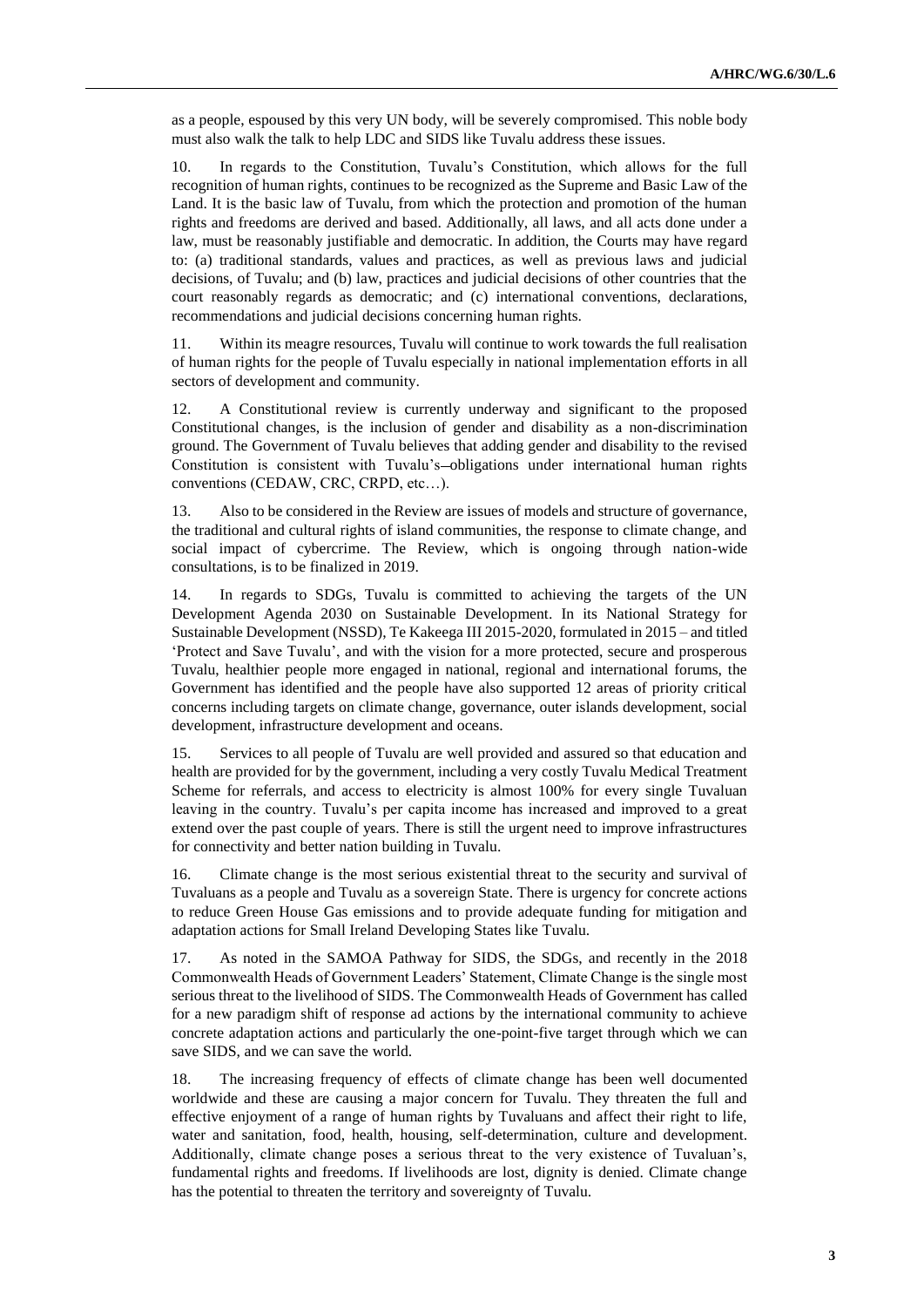19. Tuvalu is currently very active in the development of the Implementation Guidelines on the Paris Agreement on Climate Change. The country is a member of the Friends of Human Rights and Climate Change and co-sponsors regular events of the group in Bonn, Germany.

20. In addition, Tuvalu has proposed two significant initiatives related to climate change, including the Pacific Islands Climate Change Insurance Facility and UN General Assembly Resolution to give Protection to People Displaced by the impacts of Climate Change.

21. On the ground, Tuvalu is mainstreaming climate change actions into NSSD and the budget. It has established its own Tuvalu Climate Change Survival Fund, and national strategies on its NDCs, and NAPs. It has embarked on the GCF funded TCAP to construct protective sea-walls for all the islands of Tuvalu. Education and Capacity building in this regard is extremely vital as a long term adaptation strategy of Tuvalu – more educated population will cope better with the effects of climate change and sea level rise.

22. Relocation of Tuvaluans to other lands is not an option, the GOT is fully committed to protecting and saving Tuvalu against the onslaught of climate change, and I call on the international community to do what is right, and do the right things in the right way as provided under the Paris Agreement. Tuvalu in SIDS is not sinking, not giving up. The UN/HRC is duty-bound, fully responsible, and morally obligated to provide leadership to keep the 'world canoe buoyant', against climate change and avoid all nations, Tuvalu's youth and future get drowned because of the effects of climate change.

23. Tuvalu's national creed which can be translated as "Tuvalu for the Almighty" is the foundation of the country's social and cultural beliefs. It is the basis of Tuvalu's nationhood. This national creed encapsulates Tuvalu's belief, tradition, custom, values, practices, norms and standards which are given by God. This is a right given to the people of Tuvalu to exist as a nation and as a people. Therefore Tuvaluans greatly value traditional values and practices of their culture, their communal way of living respecting for each other and living along side and helping each other so that they can assure human security and dignity for every single Tuvaluan on the Islands.

24. In regards to determining whether a law or act is reasonably justifiable in a democratic society that has a proper respect for human rights and dignity, a court system has been established. Tuvalu needs to improve its development so that it can provide independently its support as an important pillar to the development and protection of human rights in the country.

25. Tuvalu has ratified a number of international conventions dealing with human rights (CRC, CEDAW and CRPD) and the government is very committed toward fulfilling the requirements and obligations under those human rights conventions.

26. On the ground, a number of initiatives and work have been advanced already with the partnership of bilateral donors and regional bodies. The government certainly hopes, as the country moves forward, that the Human Rights Council can also make a contribution to help the Tuvaluans, particularly in view of their limited capacity.

27. Legislation is ongoing and Tuvalu, with the help of partners, have legislated a number of improvement to its existing legislations and laws, particularly on the protection of the child, persons with disability, the women and the vulnerable among the island countries. There is also increased recognition of the rights of island communities and governance on each of the nine islands of Tuvalu. All this to deal with the full obligation and realization of Tuvalu on human rights and there is a special support for the development of women and gender balance in the treatment of women and youth issues in Tuvalu's policies and actions.

28. A number of implementation policies are in the report and the Tuvalu delegation wants to assure the Human Rights Council that Tuvalu will continue to honor and implement these policies so that the government can fulfil its human rights obligations under the conventions and also treat its people better through human rights action plan, policy for the protection of children in all education institutions, through national gender policy, Tuvalu national policy on disability, Tuvalu national youth policy, sustainable and integrated water and sanitation policy. The government is providing funding for seniors and persons with disability paying individuals the amount of 70 dollar every month. This is a large sacrifice for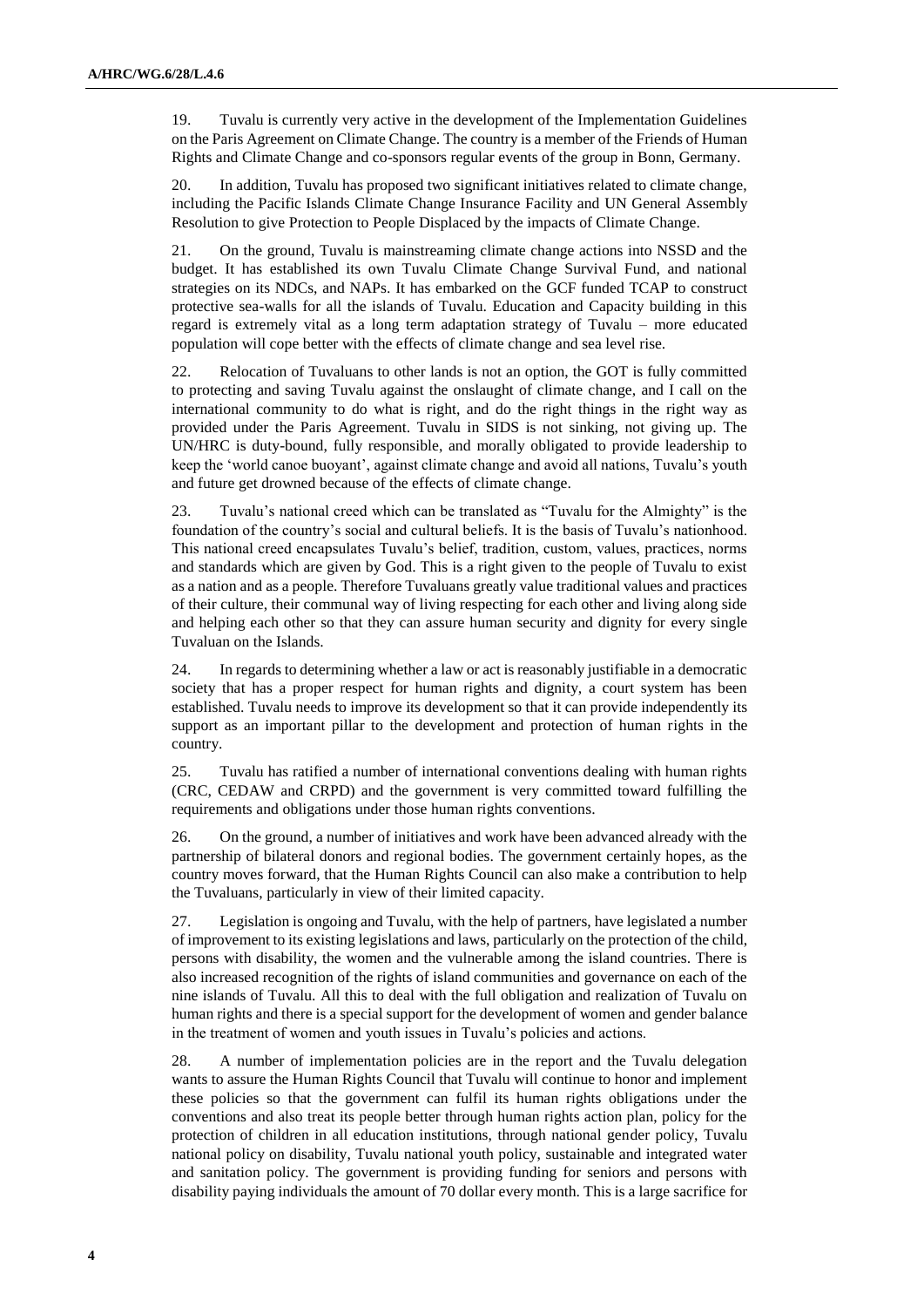a small island like Tuvalu. The country is committed to doing this and the government will continue to provide assistance to these vulnerable groups of people in Tuvalu.

29. In terms of the challenges, the delegation informed that the country is facing a number of critical challenges, including lack of technical and specialist expertise, lack of opportunities, lack of financial support, securing of durable and genuine partnerships, climate change issues, isolation of Tuvalu from center of influence is a source of disadvantage and vulnerability. The delegation called for concrete action, please come to Tuvalu and let's work together.

30. The Prime Minister noted that this UPR appraisal is a mouthful and handful piece for a SIDS and LDC like Tuvalu to deliver. He stressed that his delegation and himself have travelled half-way round the globe, with heavy carbon foot prints, to satisfy the requirements of the HRC/UN to report on what Tuvalu is doing on the protection of the human rights of its people.

31. The Prime Minister asked what the HRC has done to support such a resource-starving nation like Tuvalu to protect and provide for the basic rights of all its people. Where is the UN or the Human Rights Council in the Pacific, during their hour of need on climate change disasters like Tropical Cyclone PAM. UN/HRC is invisible in the country's part of the world. They were nowhere to be seeing to help Tuvalu.

32. The delegation urged the HRC and the UN to seriously re-consider Prime Minister's very appeal when he presented Tuvalu's first UPR report in 2009; the UN/HRC must establish a physical presence in Tuvalu and the Pacific for durable, responsive and genuine partnerships on human rights.

33. For this, the delegation wanted to register Tuvalu's gracious appreciation to the Government of Australia for its decision to establish a full-fledged High Commission in Tuvalu. The delegation expressed hope that this could be a critical conduit for others including its close allies New Zealand and others and the UN/HRC to follow. The government will welcome its partners in Tuvalu.

34. The delegation informed that at the end of June 2018 Tuvalu will be hosting the Polynesian Leaders Group Summit in Funafuti during which there will be extensive dialogue – Sautalaaga – on climate change and biodiversity in SIDS.

35. The Prime Minister invited the HRC representatives to visit Tuvalu, and see for themselves the unique beauty and culture of the country and its exposure to the elements of climate change and sea level rise. He also invited them to the PIF Leaders Summit which Tuvalu will be hosting again in the fall of next year in Tuvalu.

36. The Prime Minister thanked a number of countries and partners for the support provided to Tuvalu in dealing with its challenges.

37. The representative of China raised a point of order stressing that according to the General Assembly Resolution 2758, there is only one China in the world and asking the President to remind related delegations that, when referring to Taiwan, please use its official name in United Nations, which is Taiwan Province of China.

38. The President explained that the Secretariat will strictly abide by the General Assembly resolution 2758 in the report it will prepare in connection with the UPR of Tuvalu. Indeed the General Assembly resolution 2758 recognizes that the representatives of the People's Republic of China are the only legitimate representatives of China to the United Nations. The President recalled that national reports are not part of the outcomes, which are adopted by the Human Rights Council in plenary sessions.

39. The delegation thanked the President for his clarifications and pointed out that HRC's partnership is critical as Tuvalu strives to fully realise its commitments to fundamental human rights protection and promotion of its people. The government will report on the implementation of these lines of partnership during its next review by the UPR.

40. The delegation urged and called on the international community, and especially the HRC to hear the voices of Tuvalu and Pacific, and all SIDS, especially their youth, women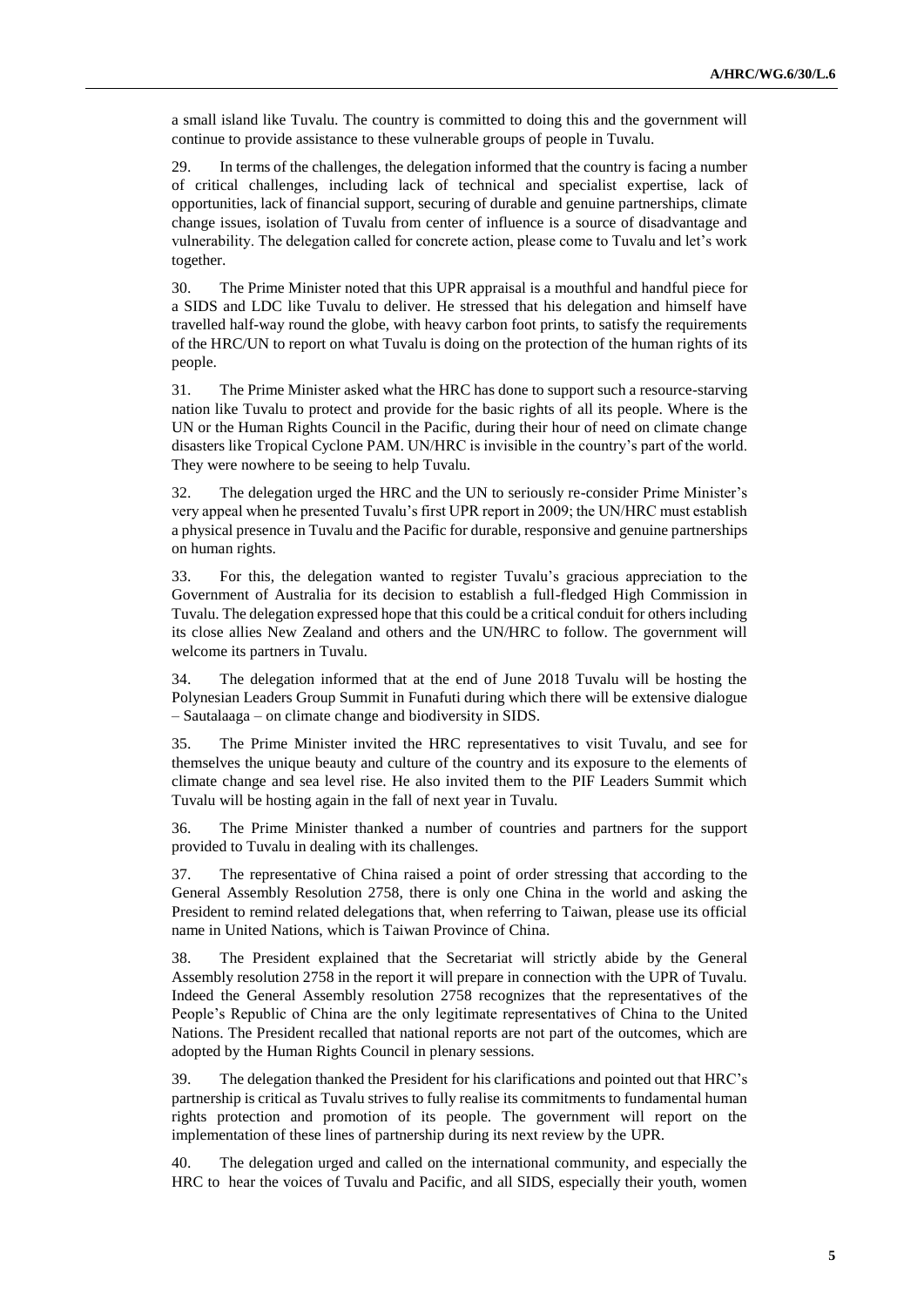and persons with disability to urgently honour their responsibility with actions on adaptation and to urgently reduce GHG emissions towards 'One-Five to Save Tuvalu, to Save the World'.

#### **B. Interactive dialogue and responses by the State under review**

41. During the interactive dialogue, 48 delegations made statements. Recommendations made during the dialogue are to be found in section II of the present report.

42. The United States of America noted that protections for children, including young girls, are inadequately addressed in the penal code, and that consensual adult same-sex sexual conduct remains criminalized, in addition to certain existing laws, customs and practices which discriminate against persons with disabilities.

43. Uruguay noted the progress in areas like gender equality and women's rights and encouraged Tuvalu to redouble its efforts to combat discrimination and violence against women and girls.

44. Bolivarian Republic of Venezuela positively assessed the making of Tuvalu's National Action Plan on Human Rights for 2016-2020, including inter alia the recent establishment of a national human rights institution and of the National Strategy for Sustainable Development 2016-2020 which lays the groundwork for improving people's life in the country. Venezuela also appreciated efforts measures to improve the health system and the availability of housing.

45. Afghanistan encouraged Tuvalu to strengthen the process of institutionalization of the content of international conventions into national laws and policies.

46. Algeria welcomed the adoption of Tuvalu's National Action Plan on Human Rights for 2016-2020 and commended Tuvalu for improving health access for the inhabitants of remote isles and for having reduced maternal mortality. Other remarkable efforts have been achieved in the field of education.

47. Armenia appreciated the adoption of measures like the Family Protection and Domestic Violence Act of 2014 and the National Action Plan on Human Rights for 2016- 2020, and effective cooperation with United Nations mechanisms, including the extension of a standing invitation to the Human Rights Council special procedures.

48. Australia noted that Tuvalu was working towards ratifying core human rights treaties and their optional protocols and, while remaining concerned about violence against women, it welcomed the adoption of Family Protection and Domestic Violence Act of 2014.

49. Brazil congratulated Tuvalu for the adoption of the National Action Plan on Human Rights for 2016-2020, and of the National Strategy for Sustainable Development 2016-2020, taking into account the major challenges faced by Tuvalu in relation to climate change and natural disaster. Brazil also encouraged Tuvalu to fully incorporate the principle of equality of women and men into its Constitution.

50. Canada welcomed Tuvalu's introduction of a National Action Plan on Human Rights in January 2017, the consolidation of existing human rights treaty obligations and efforts to ensure that human rights continue to be prioritized in government policy-making. Canada also commended Tuvalu for implementing the Family Protection and Domestic Violence Act in 2014 to provide greater protection from domestic violence to children and adults.

51. Chile was concerned at the application of corporal punishment on children and urged Tuvalu to eliminate this pernicious practice. Chile was of the view that efforts to fight climate change should involve the society as a whole and have a focus on human rights.

52. Congo welcomed the adoption of a National Action Plan on Human Rights 2016- 2020, the establishment of a national steering committee on disability and of an advisory committee on child rights, and the extension of a standing invitation to the Human Rights Council special procedures. Congo encouraged Tuvalu to finalize the engagement for the ratification of international instruments.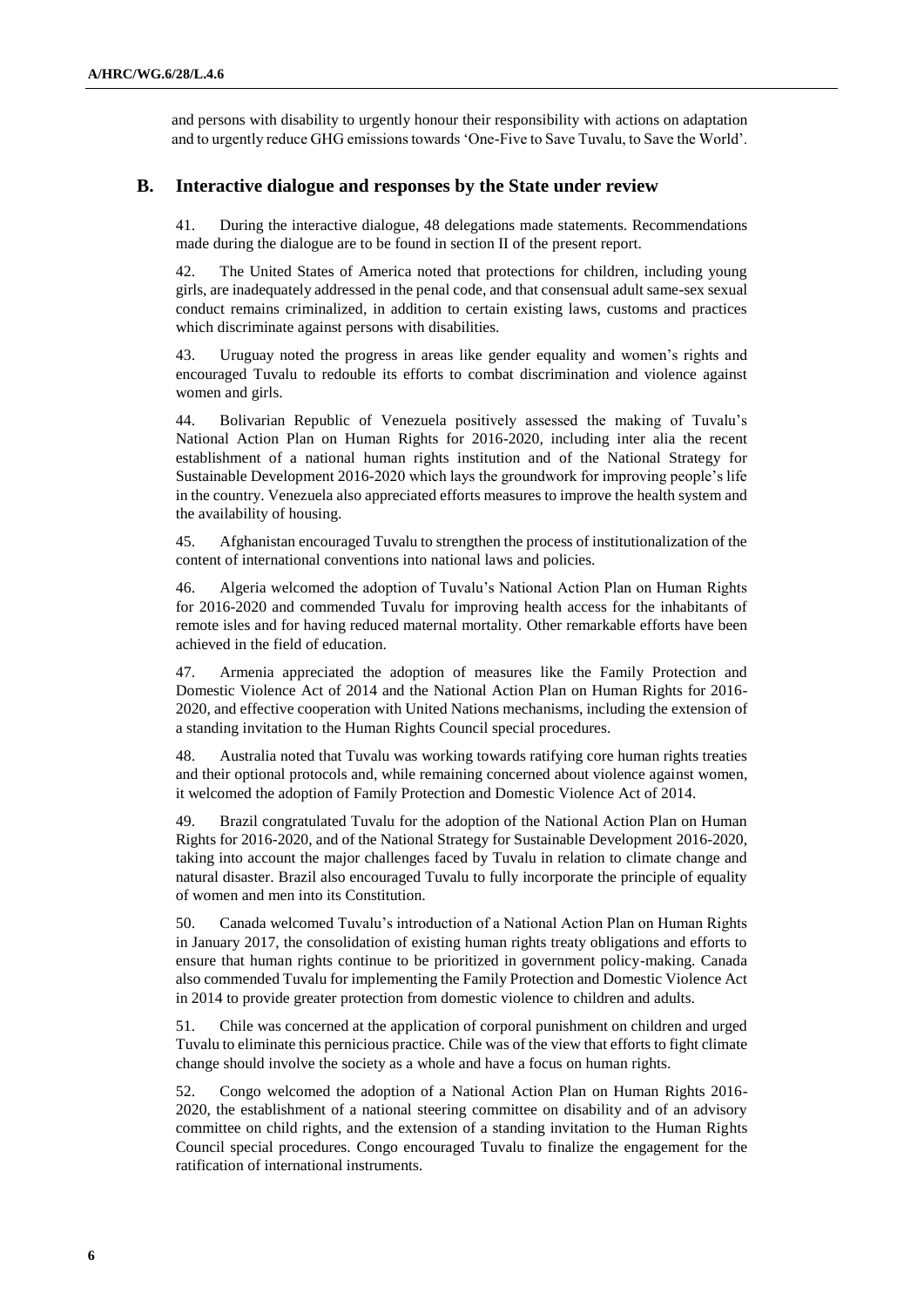53. Costa Rica congratulated Tuvalu for the adoption of the National Human Rights Action Plan 2016-2020 and the bill to establish a national human rights institution. It urged Tuvalu to continue with the integration of the Convention on the Rights of the Child and the Convention on the Elimination of All Forms of Discrimination against Women into national laws and policies. Costa Rica noted the impact that climate change has on the attainment of human rights and that Tuvalu's geographical reality places the country in a greater degree of vulnerability to the effects of climate change than other regions of the world.

54. Cuba stated that, as a small island developing state, Tuvalu faces numerous challenges, some of which, like climate change, pose a direct danger to the very existence of the country. Despite these challenges, Tuvalu authorities have made important efforts to promote and protect human rights in the area of education and health, with specific measures to maintain the progress in the rights of young people and women.

55. Denmark highlighted that the Convention against Torture Initiative, which works through government-to-government exchange and cooperation, stands ready to explore avenues to assist the Government of Tuvalu in advancing on the issue of ratification of the Convention against Torture and Other Cruel, Inhuman or Degrading Treatment or Punishment.

56. France recognized that Tuvalu have undertaken real efforts, like the the adoption of the National Human Rights Action Plan, in the field of human rights despite economic, financial and environmental challenges.

57. Georgia acknowledged attempts by the Government of Tuvalu to harmonize its domestic legislation with its international obligations and implement recommendations received during the previous UPR cycle. It welcomed the adoption in 2016 of the Tuvalu Human Rights National Action Plan 2016–2020. Georgia noted with satisfaction that the Government of Tuvalu has extended a standing invitation to all thematic special procedures mandate holders.

58. Germany recognized the growing participation of women in the health and educational sector, in politics and civil society, and acknowledges steps like the Domestic Violence Act 2014. However, it remained concerned about continuing discrimination and violence, in particular on the basis of gender. In addition to the failure to ratify core human rights instruments like ICCPR, ICESCR and CAT causes further apprehension in regards to the safety of marginalized groups.

59. Ghana commended the endorsement by the Tuvalu Government of several measures aimed at promoting and protecting the human rights of its citizens, as well as ensuring that provisions of international human rights instruments are reflected in domestic legislations and policies. We welcome, in particular, the National Action Plan on Human Rights of Tuvalu 2016-2020, and the Report of the Scoping Study Team on the Feasibility and Options for the Establishment of a National Human Rights Institution. Ghana congratulated Tuvalu for participating in the 2016 Convention against Torture Initiative (CTI) Regional Seminar organized in Fiji, and commended the government's commitment to realizing accession to CAT.

60. Guyana welcomed the delegation of the Government of Tuvalu for this very important moment of accountability in the life of nations. It congratulated the Government of Tuvalu on the presentation of its comprehensive Report to this Third Cycle of the Universal Periodic Review. It called for commending the Government of Tuvalu for its efforts at the promotion and protection of Human Rights among its people, as evidenced in the Tuvalu Human Rights National Action Plan 2016-2020, serving as a concrete step in delivering on the country's international obligations and strengthening national efforts in the realization of human rights in their country. We also commend Tuvalu for the adoption of amendments and legislation to harmonise its domestic laws with its international obligations.

61. Haiti commended the efforts and progress made in the promotion and protection of human rights in Tuvalu, particularly in four areas of adopting in 2016 of the National Action Plan (2016-2020) for Human Rights, the first of its kind in the Pacific; the implementation of the National Strategy for Sustainable Development; the improvement of access to health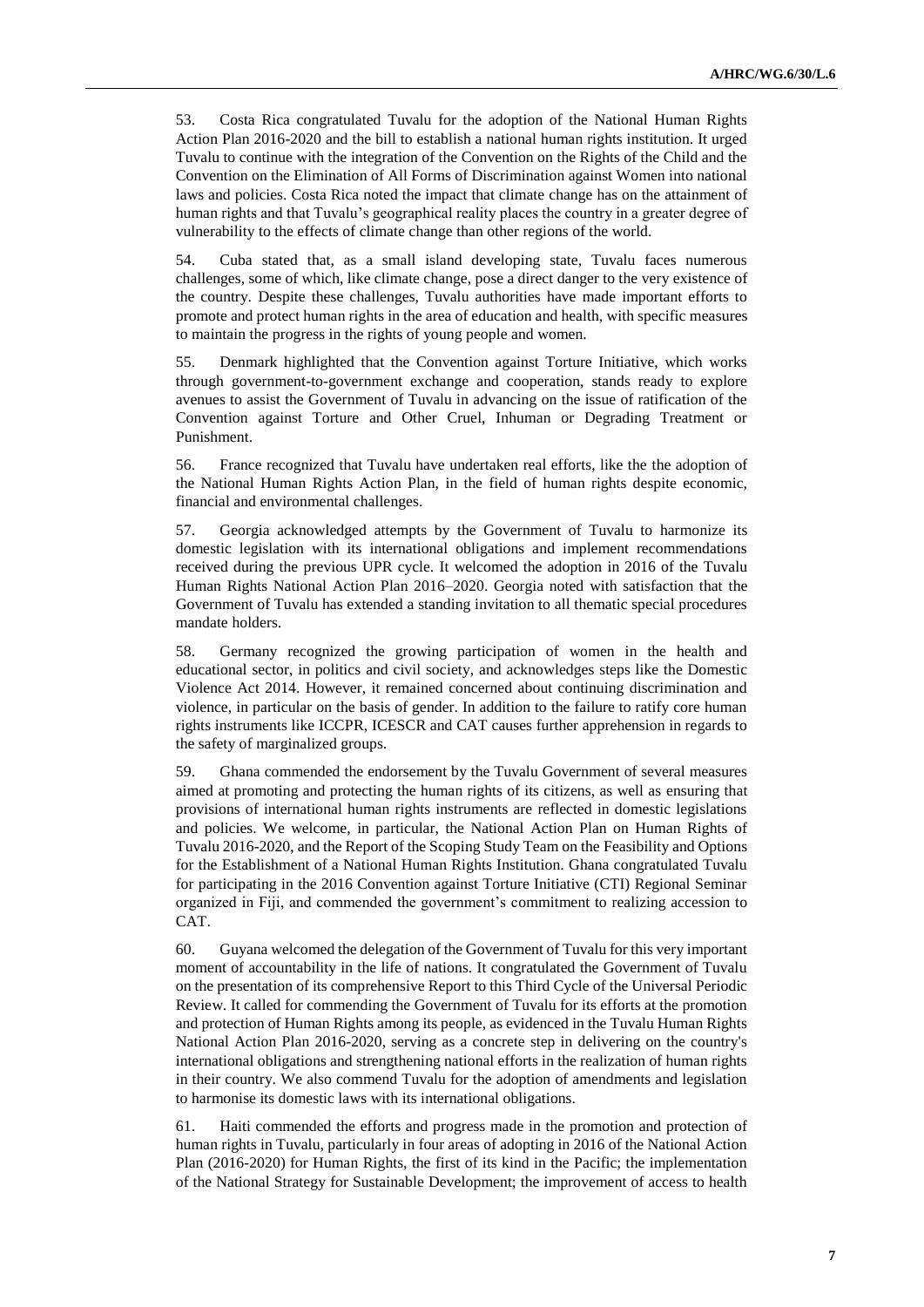care for the inhabitants of the peripheral islands and a considerable reduction in the maternal mortality rate and the fight for climate justice on the world stage.

62. Honduras welcomed the important achievements of Tuvalu in the implementation of the recommendations accepted during your last cycle. It welcomed the process of constitutional review initiated by Tuvalu with the technical support of UNDP and the willingness to address human rights issues such as freedom of religion, gender equity, inclusion of marginalized groups and protection of the environment. It commended the commitment and cooperation of Tuvalu with the Human Rights Council in extending an open invitation to the Special Procedures, as well as with the Regional Office of the United Nations High Commissioner for Human Rights.

63. Iceland welcomed the adoption of the Family Protection and Domestic Violence Act of 2014, while it regretted that despite having accepted to increase efforts to swiftly ratify fundamental human rights treaties during the Second UPR it has yet to be implemented.

64. Indonesia noted with appreciation Tuvalu's decision to accept Indonesia's two UPR recommendations made during the 2nd cycle regarding the implementation of the Police Powers and Duties Act and the efforts to strengthen measures to ensure respect and protection for vulnerable groups including women and persons with disabilities. Indonesia commended the positive developments in Tuvalu especially regarding the adoption of the Tuvalu Human Rights National Action Plan 2016-2020 and The National Human Rights Institution Act 2017. Indonesia also welcomed Tuvalu's initiative to conduct a constitutional review through UNDP-led technical support in order to address a number of issues pertaining to freedom of religion, gender equality, the inclusion of marginalized populations and protection of the environment.

65. Iraq commended the amendments and legislation adopted by Tuvalu as a step to harmonize its legislation with international obligations, as well as the Human Rights National Action Plan for the years 2016-2020. Iraq also encouraged Tuvalu to complete the steps towards the ratification of the Convention against Torture and the Convention on Racial Discrimination.

66. The delegation of Tuvalu responded to questions raised by informing that Tuvalu is currently conducting a comprehensive review of its Constitution and the Government will incorporate the needs for accession, signing and ratification of relevant human rights conventions in this constitutional review process.

67. The Prime Minister wished to work closely with the Human Rights Council in addressing reporting requirements. Acceding and ratifying international conventions demands extensive work for Small Island Developing States (SIDS) such as Tuvalu. The Government is fully committed to signing and acceding to these relevant conventions.

68. On discrimination, sexual and racial, and violence, the Government is working hard with communities to legislate and repress these. The Prime Minister was unaware that the laws of Tuvalu contained any deliberate provisions enabling discrimination. He stressed that he needed to be advised on this matter.

69. On sexual orientation, there are cultural practices that needed to be harmonized with the standards, but these notions did not fall within living practices in the Tuvalu setting. The government is committed to addressing that in a manner that is acceptable and follows international norms.

70. On torture, views and recommendations expressed to Tuvalu for improve the situation were appreciated, but the Prime Minister was unaware of any torture-related actions in the county. He requested clarification on this issue.

71. The Prime Minister thanked member states, especially Guyana and Cuba, for their encouragement regarding measures to address climate change.

72. The Government of Tuvalu has waived all school fees at primary and secondary level for all children, including girls.

73. The Government will progressively ratify the ILO Convention on the Worst Forms of Child Labour and implement it during UPR Cycle 4.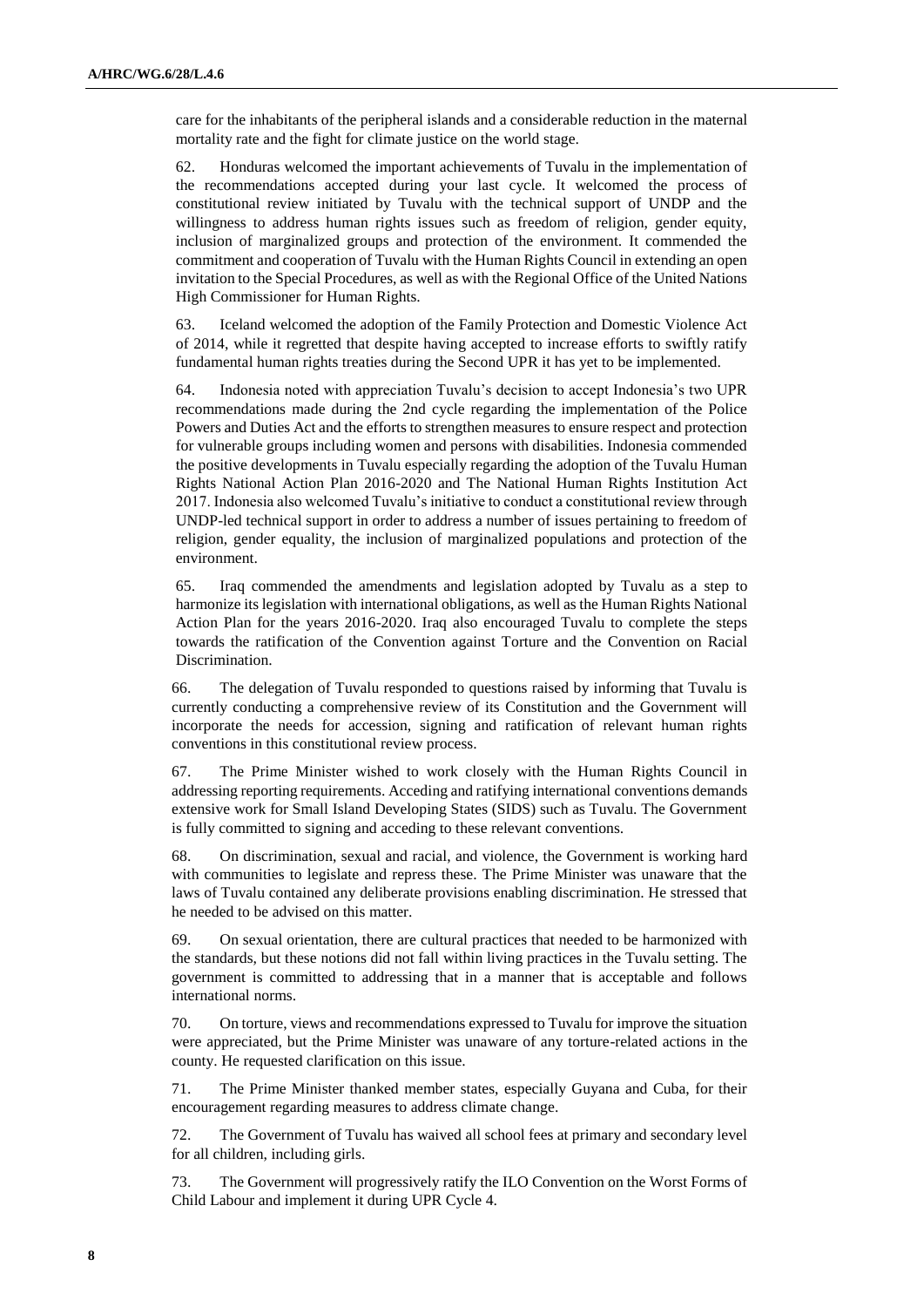74. Tuvalu has taken the initiative in championing the instrument of Human Rights Action Plan not only in this SIDS, but also in the Pacific region. It therefore encourages current initiatives undertaken with relevant domestic stakeholders to promote and protect human rights.

75. Ireland welcomed the adoption in 2016 of the Tuvalu Human Rights National Action Plan 2016-2020 and the recent progress made in relation to the creation of a National Human Rights Institution and we would encourage the Government of Tuvalu to expedite its establishment in full compliance with the Paris Principles. Ireland recognized the positive recent developments in relation to corporal punishment. It noted that Tuvalu has not become a party to several of the core human rights treaties.

76. Israel noted the country's commitment to the protection and advancement of human rights, as demonstrated in its reports to CEDAW and CRC. It noted with satisfaction the adoption in 2016 of the Tuvalu Human Rights National Action Plan 2016-2020, and encourage its continued implementation. Israel acknowledges the country's commitment to the fulfillment of the basic needs of its citizens, in the face of severe developmental and climatic challenges.

77. Italy welcomed Tuvalu's commitment to the UPR and its effort to improve the promotion and protection of human rights in the country. It commended the Authorities of Tuvalu for the ratification, in 2013, of the Convention on the Rights of Persons with Disabilities and we congratulate for the approval of a National Action Plan for Human Rights, in 2016, mainly focusing on economic and social rights such as the right to education, the right to health, the right to food and the right to water.

78. Jamaica commended Tuvalu for its commitment to improving the quality of life of its citizens as outlined in the National Strategy for Sustainable Development 2016-2020; including the right to housing, employment and voting. Particularly it considered commendable is the Tuvalu Human Rights National Action Plan 2016-2020, the first of its kind in the Pacific. Jamaica also commended Tuvalu for taking full advantage of technical assistance provided by the United Nations Development Programme to address issues related to freedom of religion, gender equality, the inclusion of marginalized populations and protection of the environment. It also commended Tuvalu for achieving near universal primary enrolment through its compulsory free education initiative.

79. The Maldives commended Tuvalu on the adoption of the Human Rights National Action Plan 2016-2020, in its efforts to consolidate the existing human rights commitments of Tuvalu for the full realization of human rights. It further welcomed the Te Kakeega III - The National Strategy for Sustainable Development 2016- 2020 to improve the quality of life of Tuvaluan people and progress towards the achievement of the Global Goals. It also welcomed the achievement of near universal primary enrolment with the provision of free education for children aged 6-16 years old.

80. Mexico recognized that Tuvalu, as a small island country with low coastal areas, needs to constantly address priorities derived from climate change, which can hinder the effective exercise of human rights. In this regard, we commend Tuvalu for its cooperation with the United Nations system as a means of meeting its international obligations. It noted with appreciation the implementation of concrete actions on human rights such as the adoption of the national human rights plan, the national plan for sustainable development, and the beginning of a consultation process aimed at reforming the constitution. Mexico urged Tuvalu to continue its cooperation with international organizations in order to implement its human rights obligations.

81. Montenegro encouraged Tuvalu to continue cooperating with the UN to accede to key international human rights instruments and to review existing legislation to ensure equality and non-discrimination. It regretted that corporal punishment can be used by parents and guardians.

82. Morocco welcomed Tuvalu's commitments to international standards and cooperation with UN bodies. It noted its establishment of a National Human Rights Action Plan and policies promoting gender, combatting violence against women, domestic violence and persons with disabilities.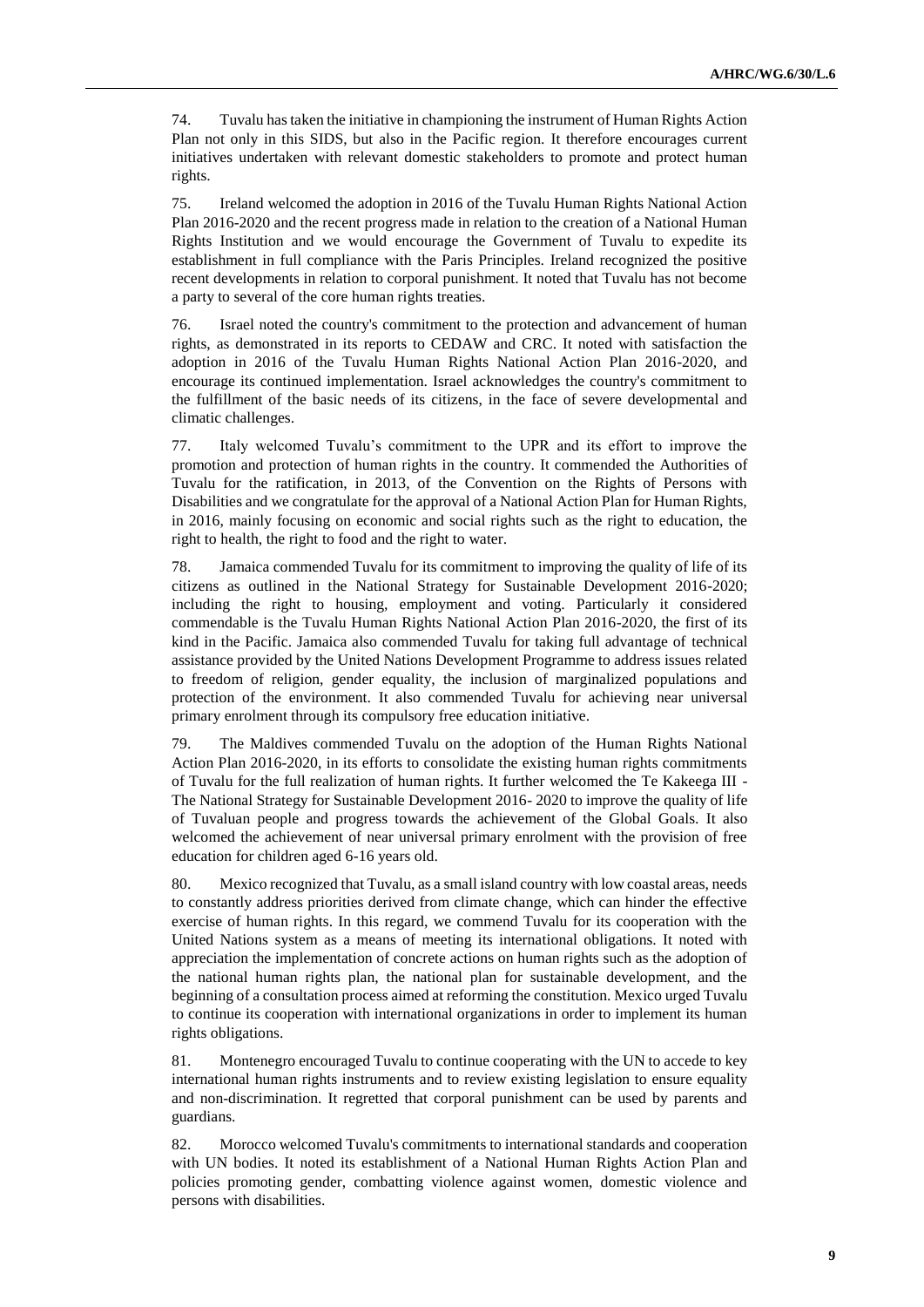83. Nepal commended Tuvalu's adoption of its National Human Rights Institution Act and a National Action Plan on Human Rights, linked to its National Strategy for Sustainable Development, and its protection and promotion of the rights of children and persons with disabilities. Nepal also expressed understanding of the constraints Tuvalu, as least developed country and a country confronting adverse effects of climate change, faces 5while creating a platform for inclusive realization of the social, economic and other basic rights for all citizens.

84. The Netherlands welcomed Tuvalu's adoption of its National Human Rights Institution Act and Action Plan and its Family Protection and Domestic Violence Act. However, it noted that discrimination related to gender and sexual orientation exists.

85. New Zealand commended Tuvalu for its commitment to human rights, as set out in its National Human Rights Action Plan 2016-2020, and for progress on protecting persons with disabilities after ratifying the relevant international convention.

86. Portugal welcomed the Tuvalu delegation and commended it for adopting its Family Protection and Domestic Violence Act 2014.

87. The Republic of Korea welcomed Tuvalu's cooperation with human rights mechanisms, including its standing invitation to Special Rapporteurs, and its National Human Rights Action Plan 2016 linking human rights promotion and sustainable development goals.

88. Senegal welcomed Tuvalu's National Human Rights Action Plan 2016-2020 and its timely submission of national reports to the relevant treaty bodies. It noted its encouraging primary education results and improved school enrolment.

89. Serbia welcomed Tuvalu's efforts to implement UPR Cycle 2 recommendations and its standing invitation to all UN Special Procedures. It encouraged it to take measures to enhance awareness of women's rights and equal treatment.

90. Singapore commended the Tuvalu Government for the concrete steps taken since its last review to advance the human rights of its people despite significant geographic, financial and human resource constrains. It also commended the recent establishment of a National Human Rights Institution.

91. Slovenia welcomed the adoption of the Convention on the Rights of Person with Disability in 2013 and the efforts Tuvalu has made in adoption of national water strategy and plan of action covering the entire population, in particular those who have a lower income.

Spain acknowledged the efforts made by Tuvalu to promote and protect human rights, in particular through the adoption of the National Human Rights Action Plan 2016-2020, the first of its kind in the Pacific, and the recent adoption of a bill to establish a national human rights institution.

93. Togo noted the several challenges and constraints related mainly to the limited resources available and the effects of climate change have severely undermined the efforts of the State of Tuvalu in implementing the recommendations of the second cycle and in meeting all commitments to the realization of human rights in the country.

94. Turkey welcomed the adoption of the Tuvalu Human Rights National Action Plan 2016-2020 and encouraged the Government of Tuvalu to ratify the remaining major international human rights treaties which will strengthen the domestic legislation with regards to the promotion and protection of human rights, including freedom of religion and belief.

95. Ukraine recognized Tuvaluan commitments to human rights protection and promotion and noted the efforts taken by its authorities to improve the institutional and legislative framework for human rights. Ukraine also commended the achievements of the Government of Tuvalu since last UPR cycle, namely through accession to the Convention on Rights of Persons with Disabilities, adoption of the first among the Pacific countries National Action Plan on Human Rights and the law on establishing a national human rights institution, as well as the extension of a standing invitation to Human Rights Council's Special Procedures to visit the country.

96. The United Kingdom of Great Britain and Northern Ireland stated that it is aware of the challenges facing Tuvalu, particularly on climate change and providing services on a small scale, and impressed by the government's level of consultation with civil society in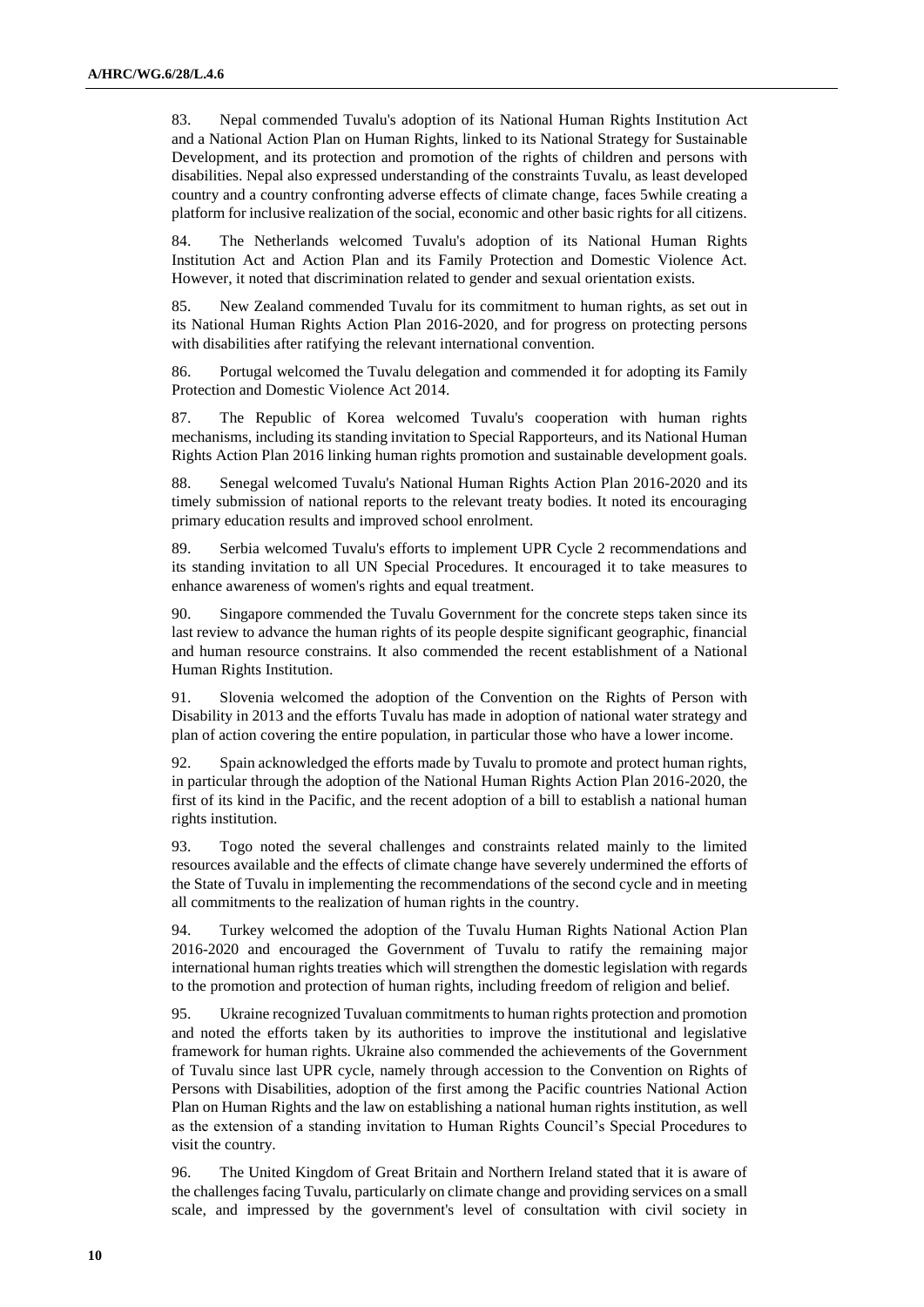preparation for this review process. It welcomed the steps taken by Tuvalu to work towards establishing a National Human Rights Institution and encouraged the government to make use of the South Pacific Community's Regional Rights Resource Team, for which the UK has provided funding.

97. Argentina welcomed the delegation of Tuvalu and thank them for presenting its report.

98. The Philippines commended Tuvalu for its National Human Rights Action Plan 2016- 2020, its strengthening of the People's Lawyers Office and institutionalising of the police Standard Operating Procedure. It noted its efforts to ratify several international instruments.

99. In its closing remarks the delegation pointed out that the link between climate change and the 2030 Agenda for Sustainable Development affects the protection and enjoyment of human rights means that without successful achievement of the 2030 Agenda, Tuvalu cannot protect and enjoy human rights. Climate change cuts across all development factors and actors so, until the vulnerabilities are addressed and the areas of impact are established, protecting and enjoying human rights in SIDS like Tuvalu will be extremely difficult.

100. Tuvalu is consistently calling for effective action and focus on climate change in two ways: Firstly, introducing the issue of insurance facilities in the region and at the UN to provide SIDS with better access to insurance products and systems as tools for coping with climate change impacts. Secondly, advocating a UN resolution embracing protection of the human rights of people displaced by climate change and other human-induced national disasters. Current international legal instruments do not provide the protection that climate change refugees deserve. In both initiatives, Tuvalu is calling for enhanced, accelerated actions on climate change.

101. The 2030 Agenda for Sustainable Development cannot be achieved because of failure to address climate change and Tuvalu will not be able to enjoy human rights.

102. Tuvalu is formulating legislation, deals and policies despite its constraints and limitations as a SIDS and LDC. It appreciates UN member states suggestions, especially those contributing to its development efforts. It noted the importance of visiting rapporteurs and thematic teams.

103. Tuvalu has missions strategically placed throughout the world and they are there to help and converse with other countries' missions and we should not wait 4 years for the next UPR cycle to exchange information.

104. Tuvalu will progressively ratify human rights conventions but cost/benefit analysis within relevant stakeholders is required. For Tuvalu, what are the added values and benefits of ratifying conventions?

105. In human rights terms, the most challenging issue for Tuvalu is climate change and we humbly ask the international community to help us advance the initiatives presented by our Ambassadors to the UN and to the EU.

106. In closing, the Prime Minister stated that the impacts of climate change on island countries continue to threaten the livelihood of inhabitants and he amplified further the need for urgent, concrete actions against climate change.

107. Tuvalu is fully committed to not only honouring its human rights obligations to its own people, but also sharing and supporting those efforts in the Pacific and in other SIDS.

## **II. Conclusions and/or recommendations**

**108. The following recommendations will be examined by Tuvalu, which will provide responses in due time, but no later than the thirty-ninth session of the Human Rights Council:**

108.1 **Ratify the International Human Rights instruments it is not party to (Ghana);**

108.2 **Proceed to a rapid ratification of the main international conventions on human rights (France);**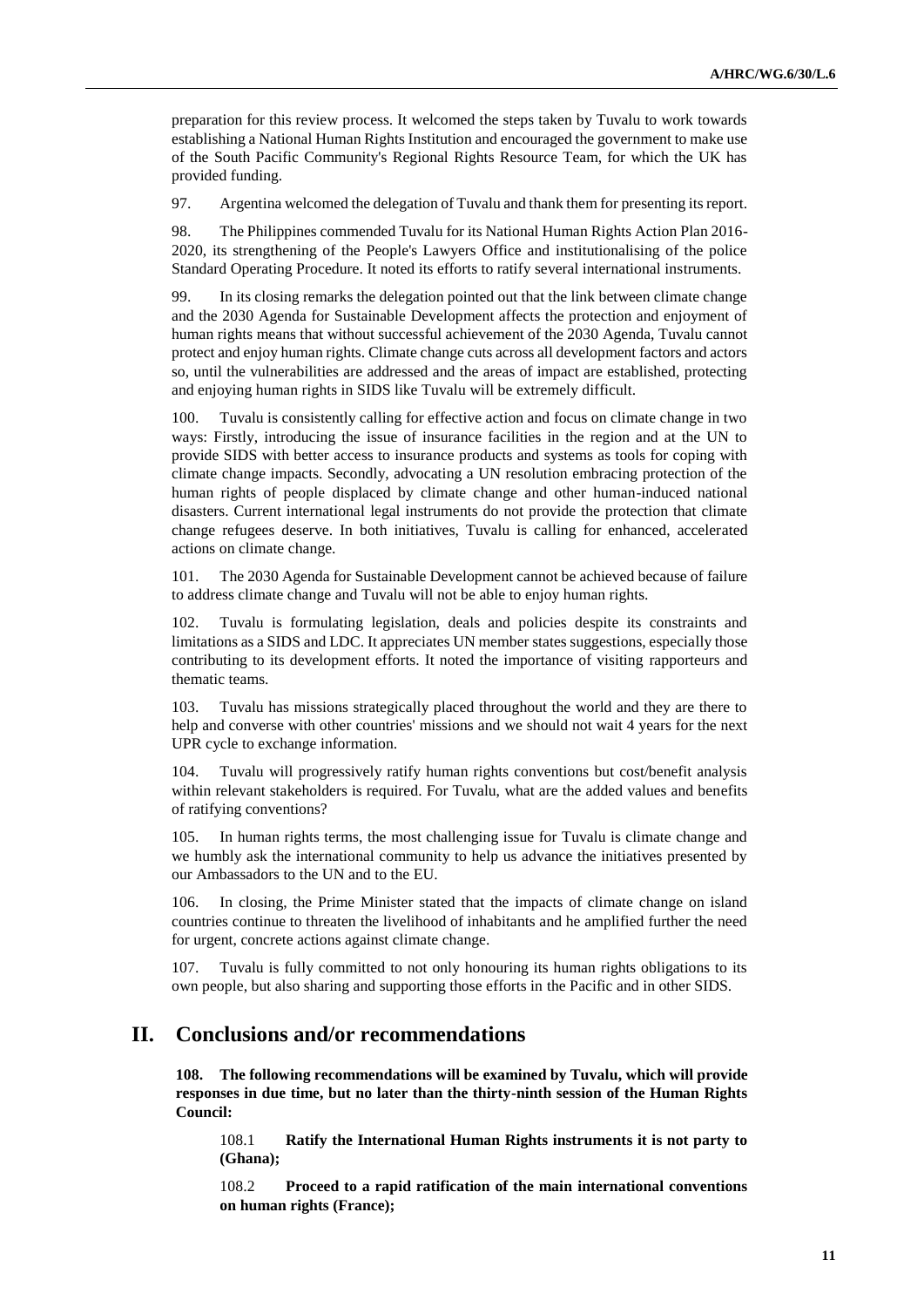108.3 **Ratify international instruments to which Tuvalu is not yet part of (Togo);**

108.4 **Ratify Convention on the Prevention and Punishment of the Crime of Genocide (Armenia);**

108.5 **Ratify the International Covenant on Civil and Political Rights (Montenegro);**

108.6 **Accede to the International Covenant on Civil and Political Rights and take steps to raise social awareness and understanding of the rights embodied in the instrument (Canada);**

108.7 **Take steps to ratify the International Covenant on Civil and Political Rights and its Optional Protocols, and incorporate these obligations into domestic legislation (New Zealand);**

108.8 **Ratify the International Covenant on Economic, Social and Cultural Rights and the International Covenant on Civil and Political Rights (Brazil);**

108.9 **Sign and ratify the International Covenant on Civil and Political Rights and the International Covenant on Economic, Social and Cultural Rights as soon as possible (Iceland);**

108.10 **Speed up the efforts to ratify other core human rights treaties, particularly the International Covenant on Civil and Political Rights and the International Covenant on Economic, Social and Cultural Rights (Slovenia);**

108.11 **Accelerate efforts to ratify the International Covenant on Civil and Political Rights and the International Covenant on Economic, Social and Cultural Rights (Ireland);**

108.12 **Increase efforts to swiftly ratify the main international human rights instruments, especially the International Covenant on Civil and Political Rights and International Covenant on Economic, Social and Cultural Rights (Italy);**

108.13 **Ratify the International Covenant on Economic, Social and Cultural Rights (Montenegro);**

108.14 **Ratify International Covenant on Civil and Political Rights and Optional Protocol thereto on abolishing death penalty, Convention against Torture and Other Cruel, Inhuman or Degrading Treatment or Punishment, International Convention on Elimination all Forms of racial Discrimination (Ukraine);**

108.15 **Ratify International Covenant on Civil and Political Rights, the International Covenant on Economic, Social and Cultural Rights and Convention against Torture and Other Cruel, Inhuman or Degrading Treatment or Punishment; (Germany);**

108.16 **Ratify the International Covenant on Civil and Political Rights, the International Covenant on Economic, Social and Cultural Rights, the Convention against Torture and Other Cruel, Inhuman or Degrading Treatment or Punishment (Australia);**

108.17 **Ratify the Convention against Torture and Other Cruel, Inhuman or Degrading Treatment or Punishment (Denmark);**

108.18 **Ratify Convention against Torture and Other Cruel, Inhuman or Degrading Treatment or Punishment (Armenia); Ratify the Convention against Torture and Other Cruel, Inhuman or Degrading Treatment or Punishment (Spain); Pursue efforts to ratify international instruments such as the Convention on Torture and Other Cruel, Inhuman and Degrading Treatment (Morocco); Consider acceding to the UN Convention against Torture and other Cruel, Inhuman or Degrading Treatment and Punishment (Indonesia);**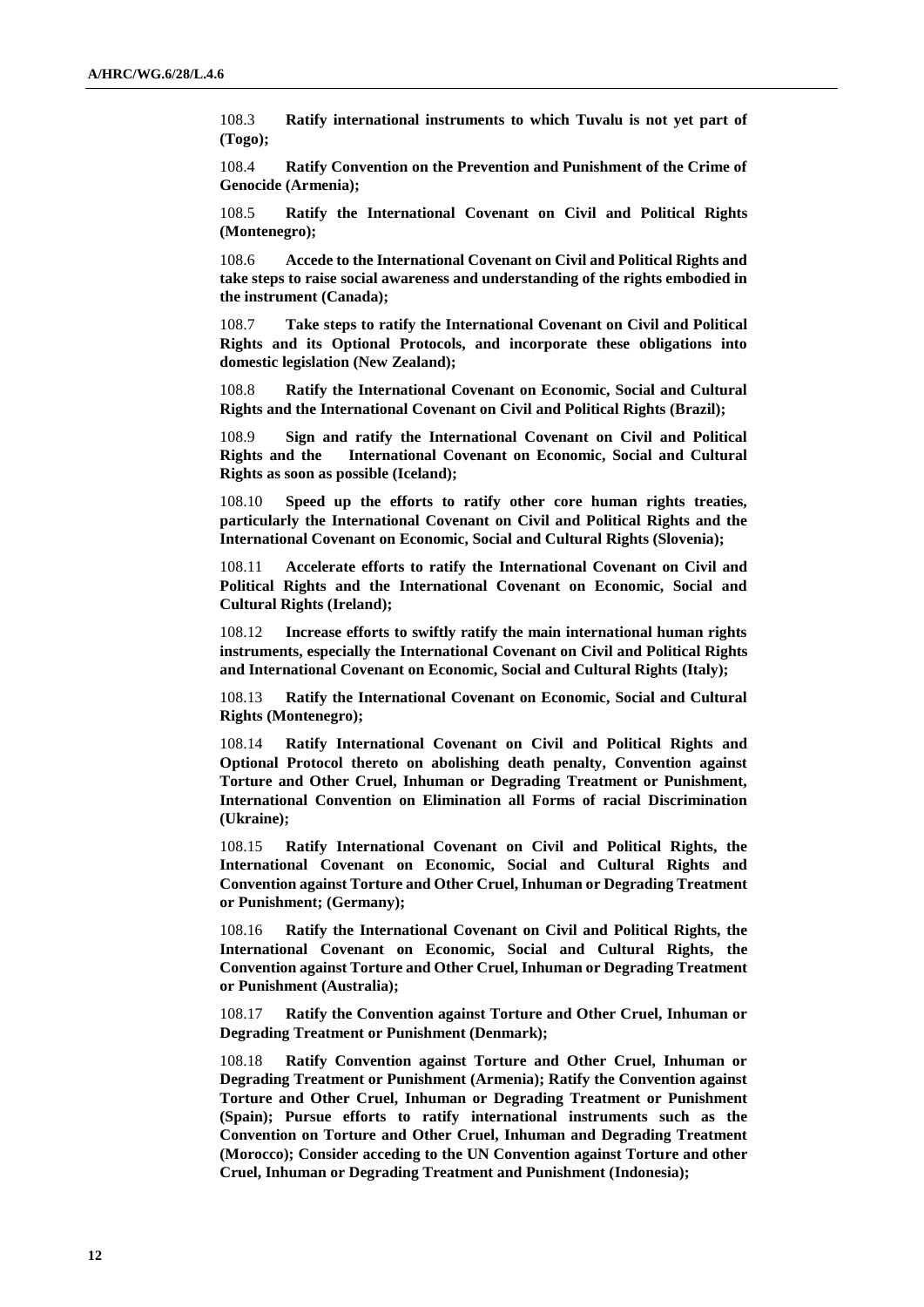108.19 **Consider the ratification of the Convention against Torture and Other Cruel, Inhuman or Degrading Treatment or Punishment (Chile);**

108.20 **Consider adhere to the main human rights international instruments, namely the International Covenant on Civil and Political Rights, the International Covenant on Economic, Social and Cultural Rights (Costa Rica);**

108.21 **Consider the ratification of the Optional Protocol to the Convention on the Rights of the Child on the sale of children, child prostitution and child pornography (Afghanistan);**

108.22 **Consider ratifying the International Covenant on the Rights of Migrant Workers and Their Families and the Convention Against Torture (Philippines);**

108.23 **Intensify efforts to ratify remaining major international human rights treaties, including the OP-CRPD, Convention against Torture and Other Cruel, Inhuman or Degrading Treatment or Punishment, CERD, OP-CEDAW, OPs of CRC (Georgia);**

108.24 **Ratify promptly the International Covenant on Economic, Social and Cultural Rights, the International Covenant on Civil and Political Rights, the International Convention on the Elimination of All Forms of Racial Discrimination, and the Convention against Torture and Other Cruel, Inhuman or Degrading Treatment or Punishment (Uruguay);**

108.25 **Ratify the Optional Protocol to the Convention on the Elimination of All Forms of Discrimination against Women (Denmark);**

108.26 **Accede and ratify the human rights instruments to which it is not yet a party, in particular the Optional Protocol to the Convention on the Rights of the Child on the sale of children, child prostitution and child pornography, the Optional Protocol to the Convention on the Rights of Persons with Disabilities and the Hague Convention on the Protection of Children with regard to Adoptions between Countries (Honduras);**

108.27 **Ratify the Optional Protocol to CRC on the sale of children, child prostitution and child pornography (OP-CRC-SC) (Iraq);**

108.28 **Ratify the Convention on the Rights of Persons with Disabilities (Afghanistan);**

108.29 **Adopt an open, merit-based selection process when selecting national candidates for UN Treaty Body elections (United Kingdom of Great Britain and Northern Ireland);**

108.30 **Ratify ILO convention concerning the Prohibition and Immediate Action for the Elimination of the Worst Forms of Child Labour (United Kingdom of Great Britain and Northern Ireland);**

108.31 **Introduce in the Constitution the prohibition against discrimination based on gender and on sexual orientation, at the same level as racial and religious discrimination (France);**

108.32 **Finalize constitutional changes with an aim to strengthen nondiscrimination clause on gender and disability basis and take further steps towards empowering them (Georgia);**

108.33 **That the current Constitutional Review seek to clarify the principle of equality of women and men (Guyana);**

108.34 **Proceed with the establishment of an independent national human rights institution, in compliance with the Paris Principles (Algeria);**

108.35 **Expedite establishment of the National Human Rights Institution in compliance with the Paris Principles (Ghana), (Nepal), (Spain), (Turkey).**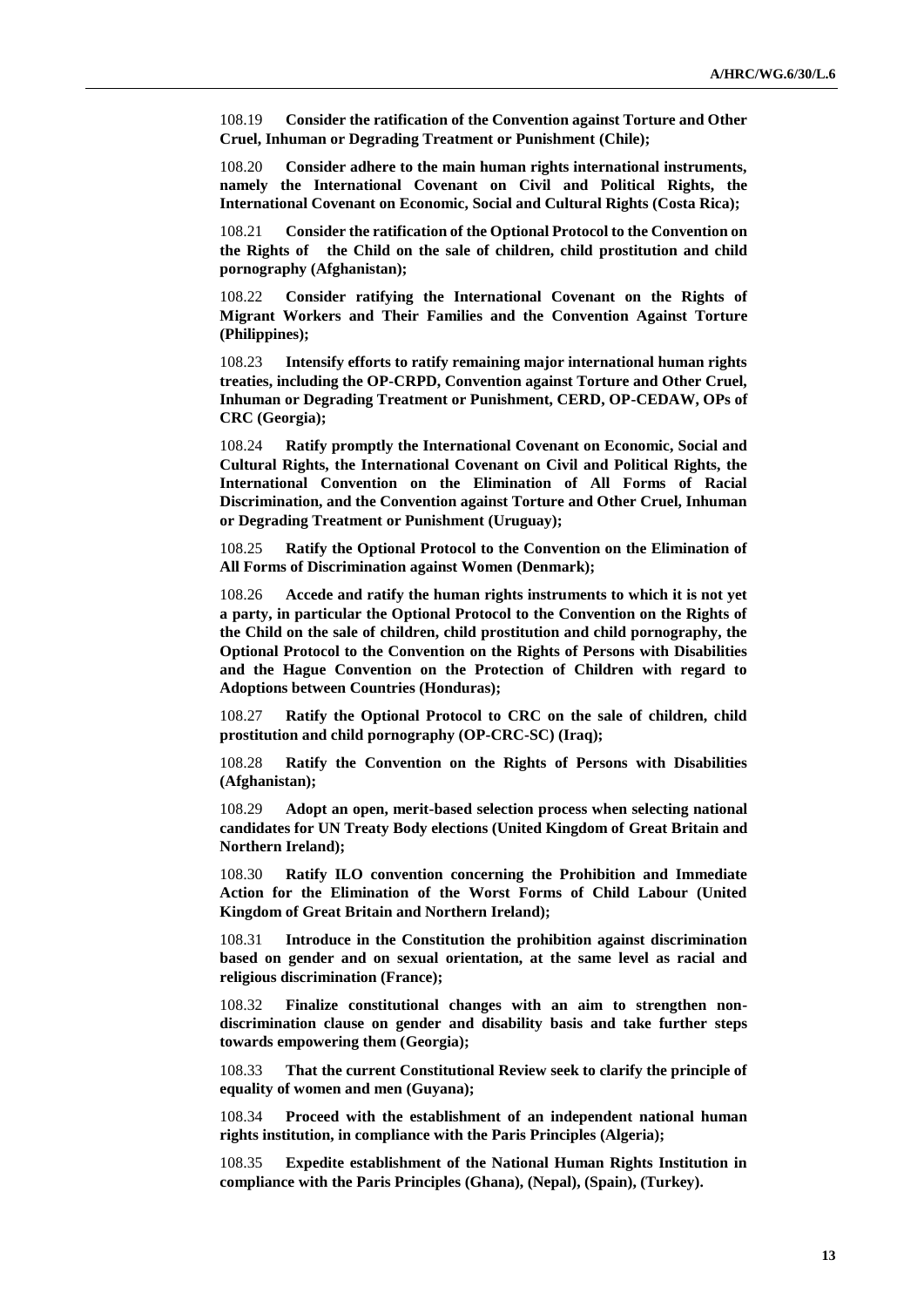108.36 **Take further steps in implementing NHRI Act 2017 towards the full establishment of a National Human Rights Institution that is in full conformity with the Paris Principles (Indonesia);**

108.37 **Establish the national human rights institution in full compliance with the Paris Principles (Portugal);**

108.38 **Accelerate its efforts in establishing of the NHRI in full compliance with the Paris Principles (Ukraine);**

108.39 **Establish an ombudsman as a mechanism for reception of complaints on human rights violations by state agents (Philippines);**

108.40 **Establish a national mechanism for reporting and monitoring of their human rights obligations (Honduras);**

108.41 **Make every effort to ensure appropriate mechanisms for monitoring the implementation of the Human Rights National Action Plan 2016-2020 (Jamaica);**

108.42 **Continue to resource and progress implementation of its action plan to strengthen the implementation of its international human rights obligations (New Zealand);**

108.43 **Consider the establishment or strengthening of the existing national mechanism for coordination, implementation, reporting and follow-up, in line with elements arising from good practices identified in the OHCHR Study/Guide of 2016 concerning NMRIFs (Portugal );**

108.44 **Establish a special national body aimed at regular reporting on measures taken by the national authorities in implementing the Human Rights Council's recommendations (Serbia);**

108.45 **Ensure an adequate institutional framework and the resources to fully implement the Tuvalu National Human Rights Action Plan 2016-2020 (Singapore);**

108.46 **Consider the establishment and implementation of a national mechanism for reporting and follow-up with the view to a constructive and systematic cooperation with the human rights protection system of the UN (Togo);**

108.47 **Allocate sufficient budget and human resources to fully implement the National human Rights Action plan 2016-2020 (Philippines);**

108.48 **Continue efforts to promote human rights by strengthening the national legislative framework (Morocco);**

108.49 **Adopt policy and legal measures to combat discrimination based on sexual orientation and gender identity (Chile);**

108.50 **Repeal provisions of the penal code that criminalize adult consensual same-sex sexual conduct (United States of America);**

108.51 **Review legislation and amend or repeal any law that discriminate on ground of sexual orientation and gender identity, or any other ground, in accordance with the principles of equality and non-discrimination (Uruguay);**

108.52 **Prohibit by law all forms of discrimination, particularly those based on sex or disability (Algeria);**

108.53 **Amend or repeal all sex-related discriminatory legislation and legislation criminalizing consensual same-sex relations to ensure consistency with the principles of equality and non-discrimination (Australia);**

108.54 **Decriminalize consensual sexual relations between adults of the same sex (Honduras);**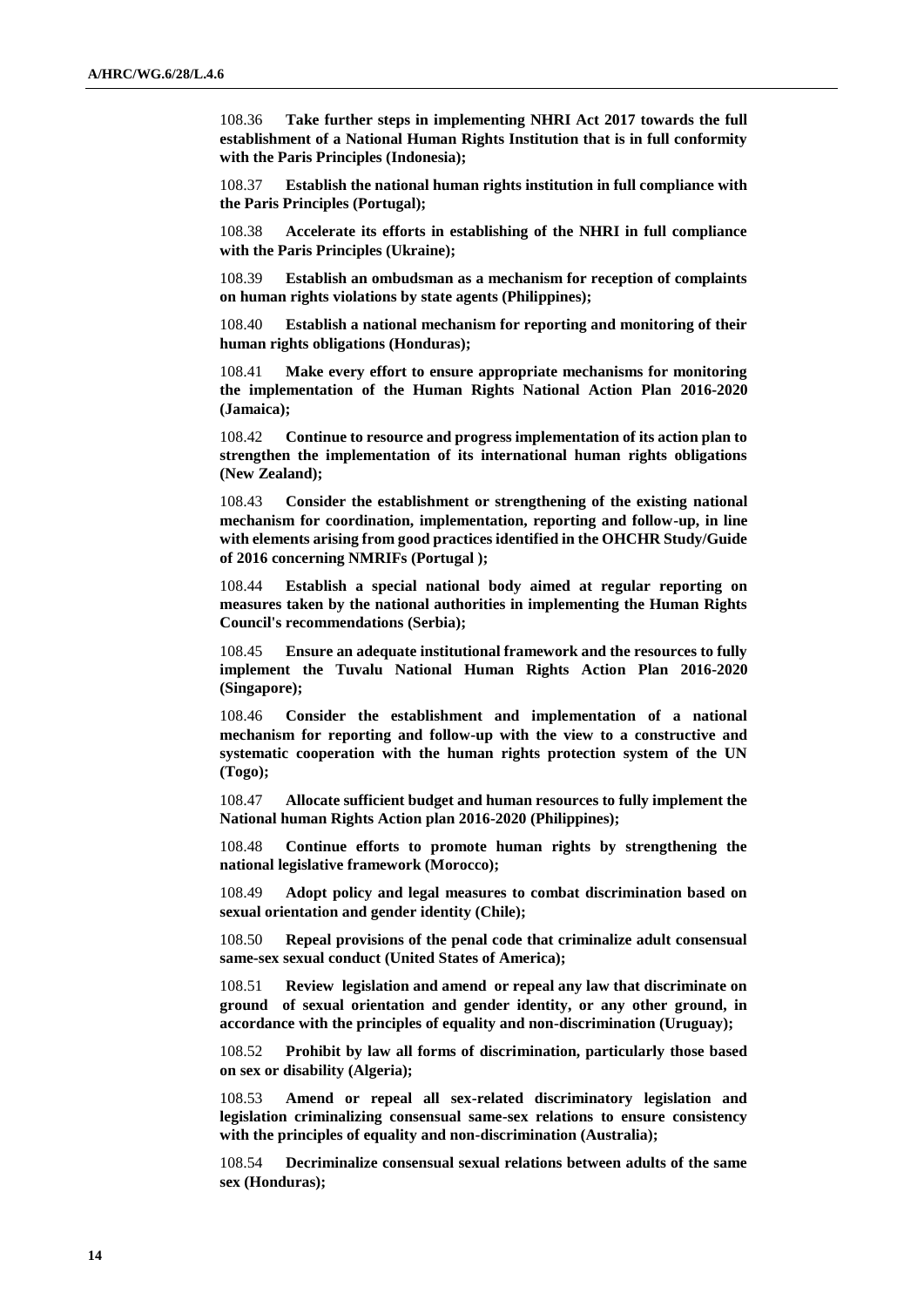108.55 **Repeal all provisions that criminalise consensual same-sex conduct and ensure that anti-discrimination laws cover sexual orientation (Iceland);**

108.56 **Repeal provisions of the Criminal Code that criminalise consensual sexual relation between adults of the same sex (Spain);**

108.57 **Modify or repeal all laws that discriminate on the ground of sexual orientation or gender identity pursuant to the principle of equality and nondiscrimination enshrined in international human rights law (Spain);**

108.58 **Consider repealing provisions that outlaw sexual relations between consenting male adults (Italy);**

108.59 **Repeal all provisions that criminalise consensual same-sex conduct and ensure that anti-discrimination laws cover sexual orientation (United Kingdom of Great Britain and Northern Ireland);**

108.60 **Take measures as necessary to remove from the criminal code the offense of consensual sexual relations between persons of the same sex (Argentina);**

108.61 **Amend sections 153-155 of the Penal Code to decriminalize same-sex conduct between consenting adults; as well as prohibit discrimination based on sexual orientation and gender identity (Canada);**

108.62 **Accelerate efforts to incorporate into its legislation, at all levels including at the constitutional level, provisions that prohibit discrimination based on sex, gender and disability (Mexico);**

108.63 **Continue to take steps to actively promote the equal rights of all individuals regardless of gender, religious beliefs, sexual orientation, age, disability or other status, including by ratifying the International Covenant on Economic, Social and Cultural Rights (New Zealand);**

108.64 **Integrate principles of non-discrimination and equality of women and men into education policies, the national core curriculum and related documents, as well as into basic and continuing education for teachers and healthcare professionals and other service providers (Iceland); (Portugal);**

108.65 **Undertake further measures regarding the remaining key areas where improvements need to be made - most notably in relation to vulnerable groups of populations, in particular women, persons with disabilities and children (Ukraine);**

108.66 **Repeal all discriminatory provisions included in the land code (Congo);**

108.67 **Proceed with the implementation of the National Strategy for Sustainable Development, and the Tuvalu Human Rights National Action Plan 2016-2020 (Israel);**

108.68 **Strengthen the gender equality perspective in sustainable development policies (Iraq);**

108.69 **Continue to implement climate change mitigation policies to avoid impacts on the fundamental rights of Tuvaluans (Haiti);**

108.70 **Continue implementing policies and programmes aiming at the mitigation of the effects of the climate change, taking into consideration a focus on human rights (Costa Rica);**

108.71 **Continue promoting in the international sphere the right to a healthy environment and the fight against climate change (Cuba);**

108.72 **Assess on regular basis the impact of climate change and natural disasters on the full enjoyment of human rights by the poor and low-income population, with the view to supporting victims of such disasters (Ghana);**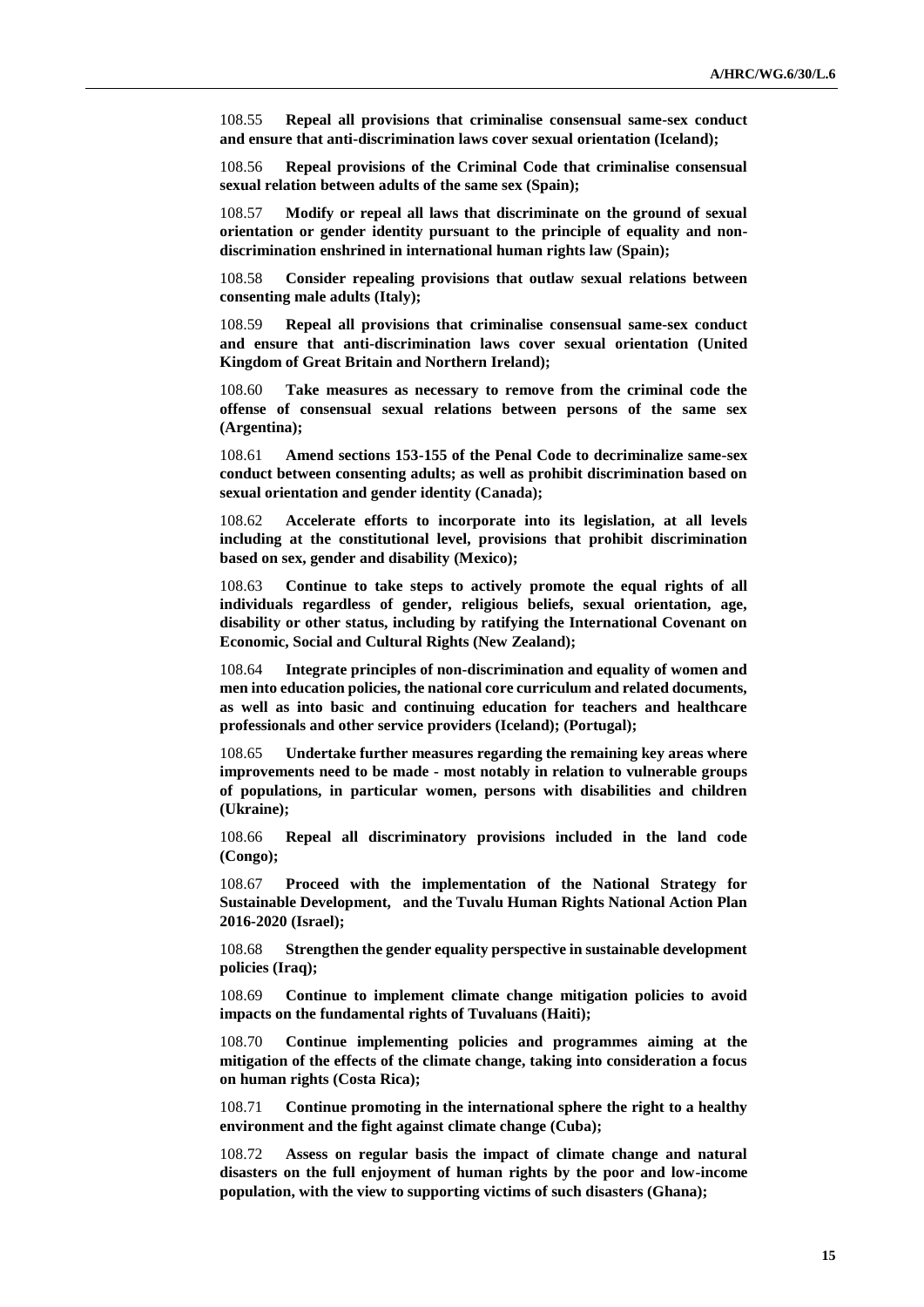108.73 **Periodically assess the impact of climate change and natural disasters on the enjoyment of human rights by the poor and support efforts to build their resilience to such disasters (Jamaica);**

108.74 **Redouble efforts with a view to formulating, in coordination with regional organizations and the United Nations, a plan for the management and mitigation of natural disasters that takes into consideration the situation of migrant children and the potential massive displacement of the population (Mexico);**

108.75 **That the Office of the People's Lawyer could be strengthened with the necessary financial, human and technical resources to enable effective representation of those in need of legal aid (Guyana);**

108.76 **That measures could be taken to address perceived restrictions to the freedom of religion (Guyana);**

108.77 **Take measures to fully guarantee freedom of religion or belief, including by addressing concerns from minority religious groups over limitations on their activities in the outer islands (Canada);**

108.78 **Ensure the meaningful participation of all the citizens of Tuvalu dispersed in the Archipelago in their current process of constitutional revision (Honduras);**

108.79 **Take the necessary measures to modernize Tuvalu's maritime infrastructure, with a view to creating better jobs in the formal sector (Haiti);**

108.80 **Develop initiatives aiming to guarantee access to water and sanitation for all (France);**

108.81 **Pursue efforts to eradicate poverty (Senegal);**

108.82 **Explore all appropriate options to improve access to affordable and adequate health care for citizens on the outer island, particularly women (Jamaica);**

108.83 **Strengthen human and financial resources of healthcare services to enable them to better serve disadvantaged segments of the population (Senegal);**

108.84 **Introduce new dietary practices to reduce obesity (Haiti);**

108.85 **Assign human and financial resources in order to strengthen universal access to sexual and reproductive health services in particular for women and girls in the Outer Islands, who are not adequately equipped, with trained midwives and nurses to attend to maternal health and attend to the complications of deliveries (Honduras);**

108.86 **Continue to make efforts to guarantee the right to the enjoyment of the highest attainable standard of health, particularly by ensuring access to health services to all persons living in the country, particularly by installing health centers on the outer islands (Brazil);**

108.87 **Improve health-care infrastructure, access to emergency obstetric care, midwife training, and resources devoted to maternal health (Ghana);**

108.88 **Continue strengthening their programmes and social policies in the areas of education, health and food, with special attention to the sectors most in need of the population (Bolivarian Republic of Venezuela);**

108.89 **Continue strengthening programs to promote employment and assistance to vulnerable groups, in their fight against poverty and social exclusion (Bolivarian Republic of Venezuela);**

108.90 **That the right to Education should be treated similarly as other rights in the Constitution (Guyana);**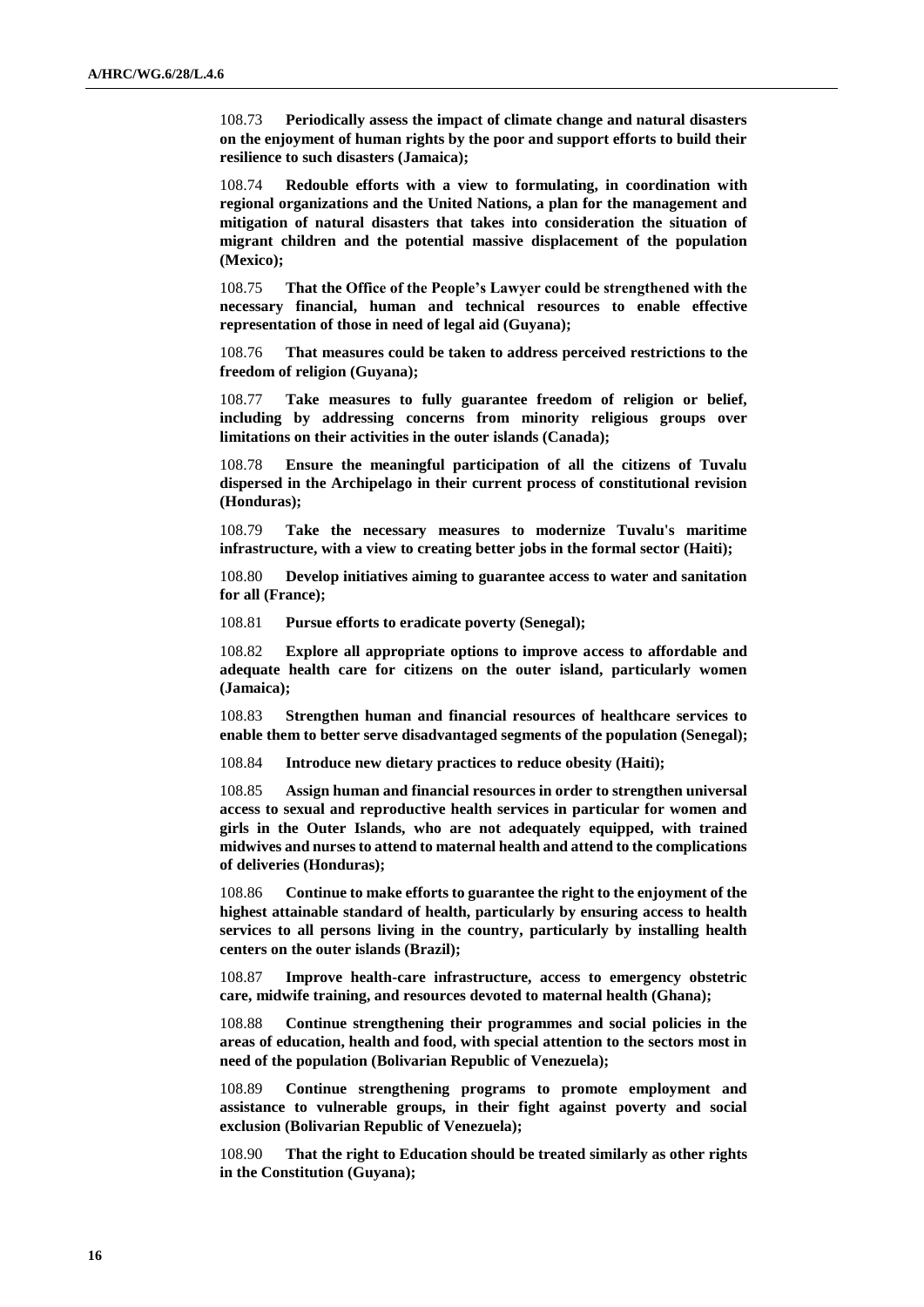108.91 **Redouble efforts to increase the quality of education and guarantee the right to education for all, without exclusion (Haiti);**

108.92 **Step up the efforts to improve education infrastructure, in particular basic sanitary facilities (Republic of Korea);**

108.93 **Reform the Penal Code to criminalize marital rape and continue to address customs and social patterns that perpetuate discrimination against women and girls (Canada);**

108.94 **Adopt comprehensive measures, including legislative measures, to prevent and address all forms of violence against women and girls, including sexual violence (Uruguay);**

108.95 **Adopt comprehensive legislative measures to prevent and address all forms of violence against women and girls, and ensure that victims of violence have access to means of redress and protection, and perpetrators are brought to account (Republic of Korea);**

108.96 **Adopt legislative measures and other measures to prevent and combat all forms of violence against women and girls including domestic and sexual violence (Spain);**

108.97 **Ensure universal access to sexual and reproductive health services for all women and girls (Uruguay);**

108.98 **Prioritise the full implementation of the Family Protection and Domestic Violence Act of 2014, including by ensuring that women and girl survivors of violence have access to effective means of redress and protection and by raising societal awareness about the content of the Act (Netherlands);**

108.99 **Implement the measures identified in the Tuvalu Human Rights National Action Plan to address violence against women, including through community education, police training and stronger recording processes (Australia);**

108.100 **Develop a comprehensive strategy to reduce violence against women, including domestic violence particularly on outer islands by enhancing women's awareness of their rights and identifying ways to combat such violence (Turkey);**

108.101 **Take advantage of the new electoral law to work towards increased participation of women in politics (France);**

108.102 **Promote equality and empowerment of women, particularly in regard to hereditary and custody rights, and strengthen measures against domestic violence (Germany);**

108.103 **Take further measures to protect women and children against all forms of violence (Italy);**

108.104 **Ensure efficient follow-up to the recommendations given by the Committee on the Elimination of Discrimination against Women (Israel);**

108.105 **Take effective measures to promote gender equality and women's empowerment (Nepal);**

108.106 **Review and subsequently amend or repeal legislation entailing genderbased discrimination, including provisions in the Penal Code 1978 and the Marriage Act (Netherlands);**

108.107 **Amend the Penal Code and the Family Protection and Domestic Violence Act in order to criminalise rape in all circumstances (Portugal);**

108.108 **Ensure that a gender perspective is integrated into all climate change and disaster risk reduction policies, bearing in mind that disasters not only disproportionately affect women and girls but also exacerbate existing economic and social inequality across genders (Republic of Korea);**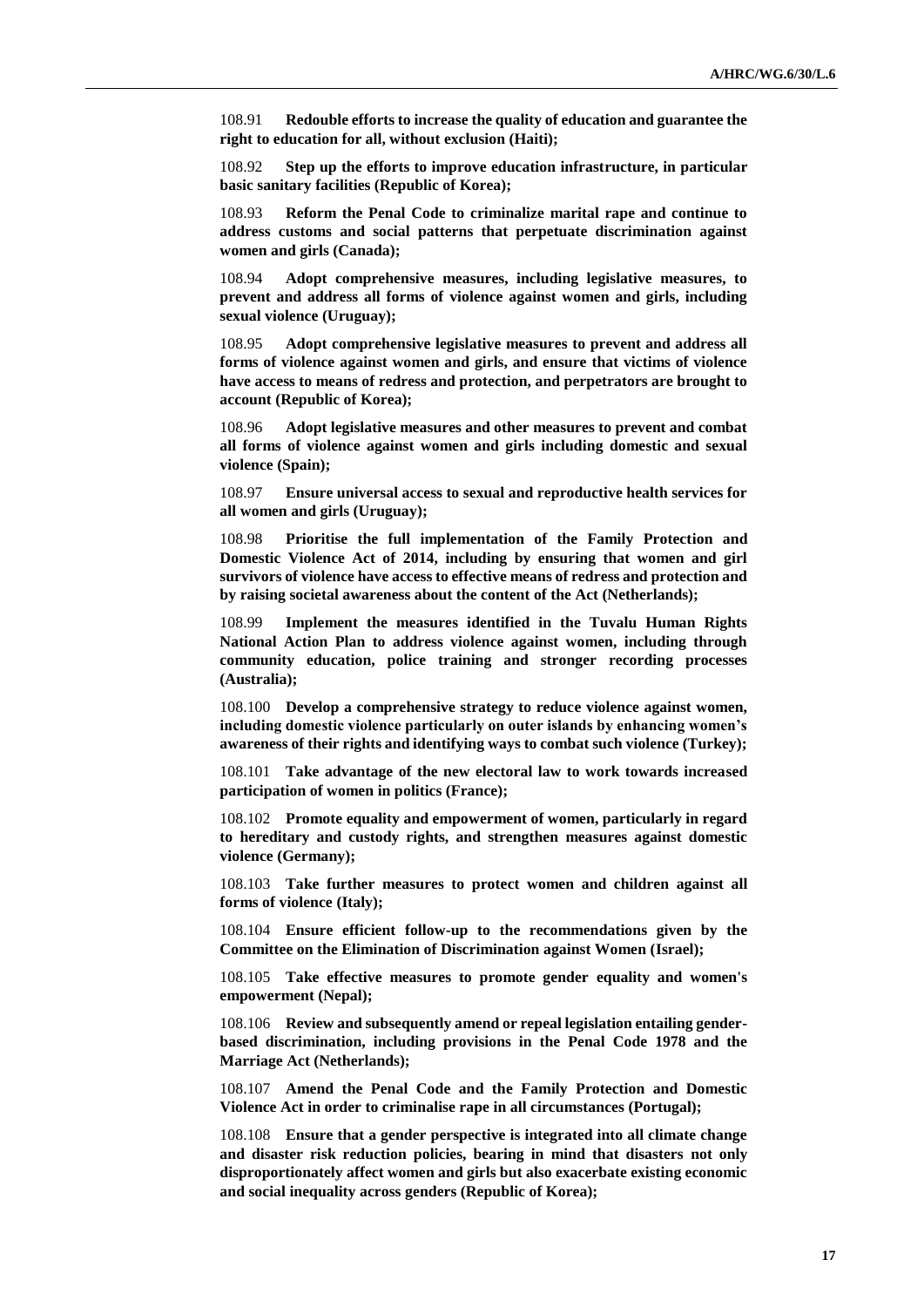108.109 **Continue to fight all forms of discrimination, in particular of women (Senegal);**

108.110 **Fully implement the Family Protection and Domestic Violence Act 2014, with the necessary technical assistance of the relevant UN agencies such as UN women and UNDP where appropriate, expeditiously operationalise the Family Protection Fund, and dedicate the necessary resources to ensure that the Family Protection and Domestic Violence Baseline study by the office of the Attorney General is comprehensive so as to strengthen the ongoing work to eliminate violence against women in Tuvalu (Singapore);**

108.111 **Work toward the implementation of the women, peace and security agenda in order to guarantee effective participation of women in all aspects of decision making (Spain);**

108.112 **Repeal all discriminatory laws against women which are contrary to the provisions of the Convention on the Elimination of All forms of Discrimination against Women, in particular inequality in access to property rights and the under-representation of women in public and political life (Togo);**

108.113 **Take steps necessary to do away with patriarchal and gender based stereotypes, which lead to perpetuation of discrimination against women (Argentina);**

108.114 **Prohibit corporal punishment to discipline children both at home and in any other area of the society (Uruguay);**

108.115 **Adopt public policies aiming at the eradication of violence against children, including legal measures to prohibit corporal punishment both in school and family (Chile);**

108.116 **Criminalize child pornography and ensure the law criminally prohibits: procuring, offering, providing, obtaining, or using children for prostitution and/or for the production of pornography, or other illicit activities; as well as prohibits the distribution, dissemination, sale, and possession of child pornography (United States of America);**

108.117 **Step up efforts to reduce the mortality rate among children under five Congo);**

108.118 **That the legislation be amended to ensure equal rights for both parents for children born out of wedlock (Guyana);**

108.119 **Make further efforts to register all children born on all islands (Haiti);**

108.120 **Continue its efforts in strengthening the capacity of the Tuvalu Police Force and Attorney General's Office in applying child-sensitive justice procedures (Indonesia);**

108.121 **Continue to work towards the abolition of corporal punishment in all settings, and that awareness raising campaigns about the negative impact of corporal punishment on the development of children are undertaken (Ireland);**

108.122 **Continue to strengthen the legislative measures by remedying protection gaps to protect all children from both violence and abuse as recommended by the Committee on the Rights of the Child (Maldives);**

108.123 **Adopt legislative measures to fully bring the juvenile justice system with the relevant international standards, including by repealing the provisions that allow corporal punishment (Mexico);**

108.124 **Adopt a comprehensive child policy based on the principles and provisions of the Convention on the Rights of the Child (Togo);**

108.125 **Continue efforts to promote and protect the rights of children and persons with disabilities (Nepal);**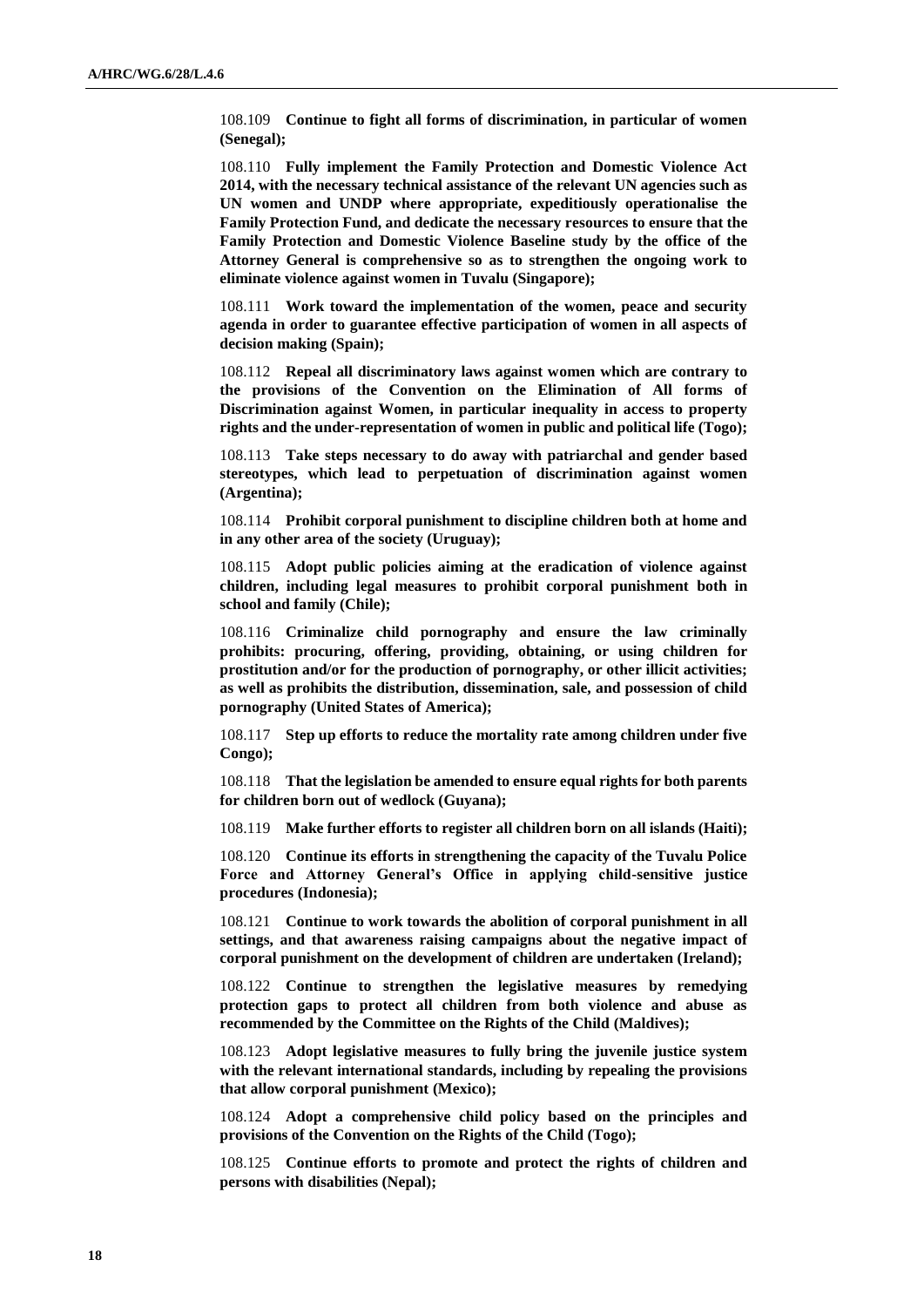108.126 **Take all appropriate measures, including legislation, to modify or abolish existing laws, regulations, customs and practices that constitute discrimination against persons with disabilities (United States of America);**

108.127 **Explore all appropriate options to advance the rights of persons with disabilities, building on existing platforms and with appropriate assistance from the international community (Jamaica).**

**109. All conclusions and/or recommendations contained in the present report reflect the position of the submitting State(s) and/or the State under review. They should not be construed as endorsed by the Working Group as a whole.**